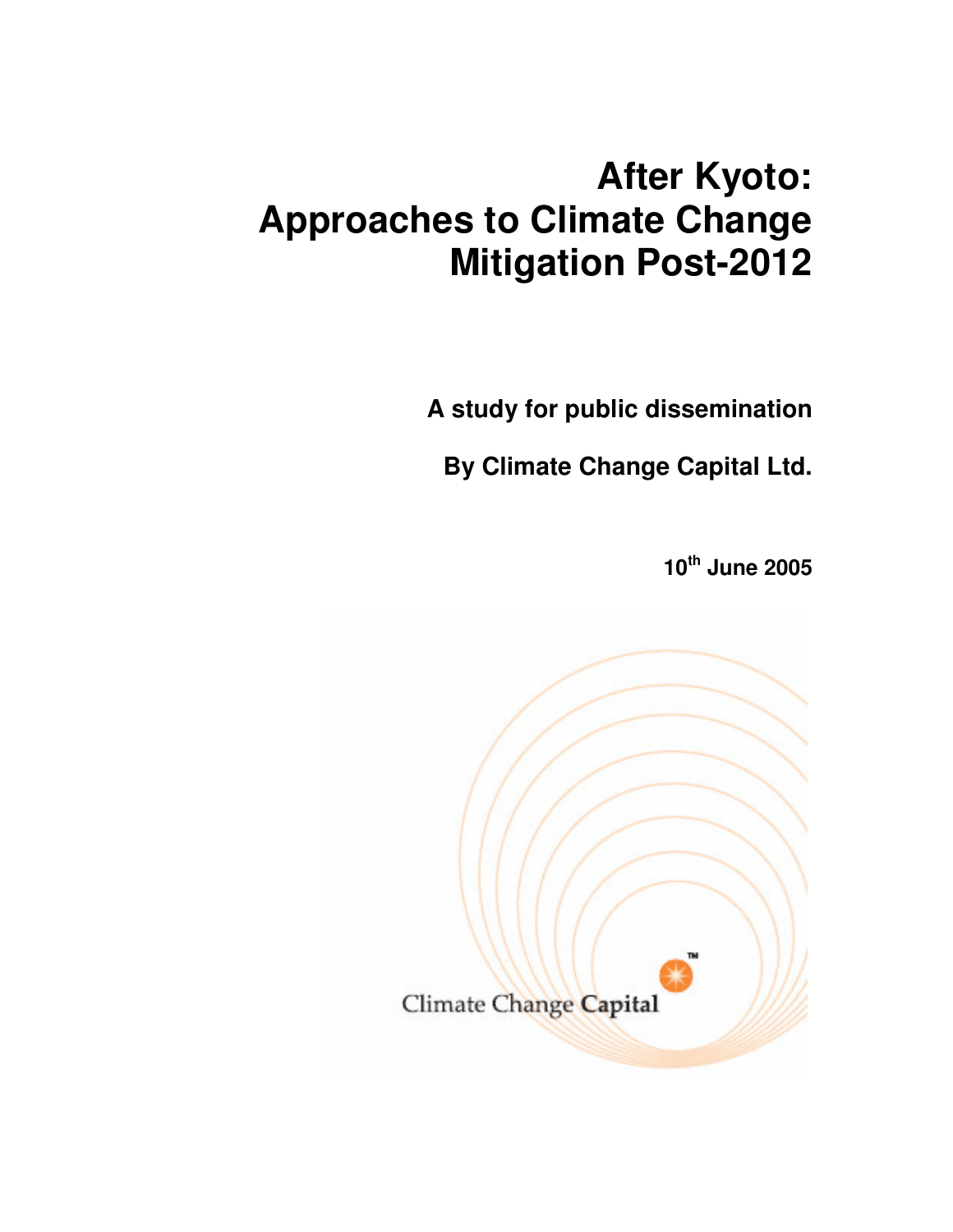## **Purpose of Study**

This study has been performed by the Policy and Markets Research team of Climate Change Capital to inform both internal and external parties.

## **Disclaimer**

The analyses and observations in this report are those of Climate Change Capital, and are not, and do not profess to be, those of any other organisation or individual(s).

## **Contact**

Climate Change Capital Ltd Bond Street House 14 Clifford Street London W1S 4BX

Anthony White, Head of Policy and Markets Research gmeeks@c-c-capital.com +44 (0) 20 7290 7055

Graham Meeks, Director, Policy and Markets Research gmeeks@c-c-capital.com +44 (0) 20 7290 7055

James Allen, Research Analyst (and Author of Study), Policy and Markets Research jallen@c-c-capital.com  $+44$  (0) 20 7290 3611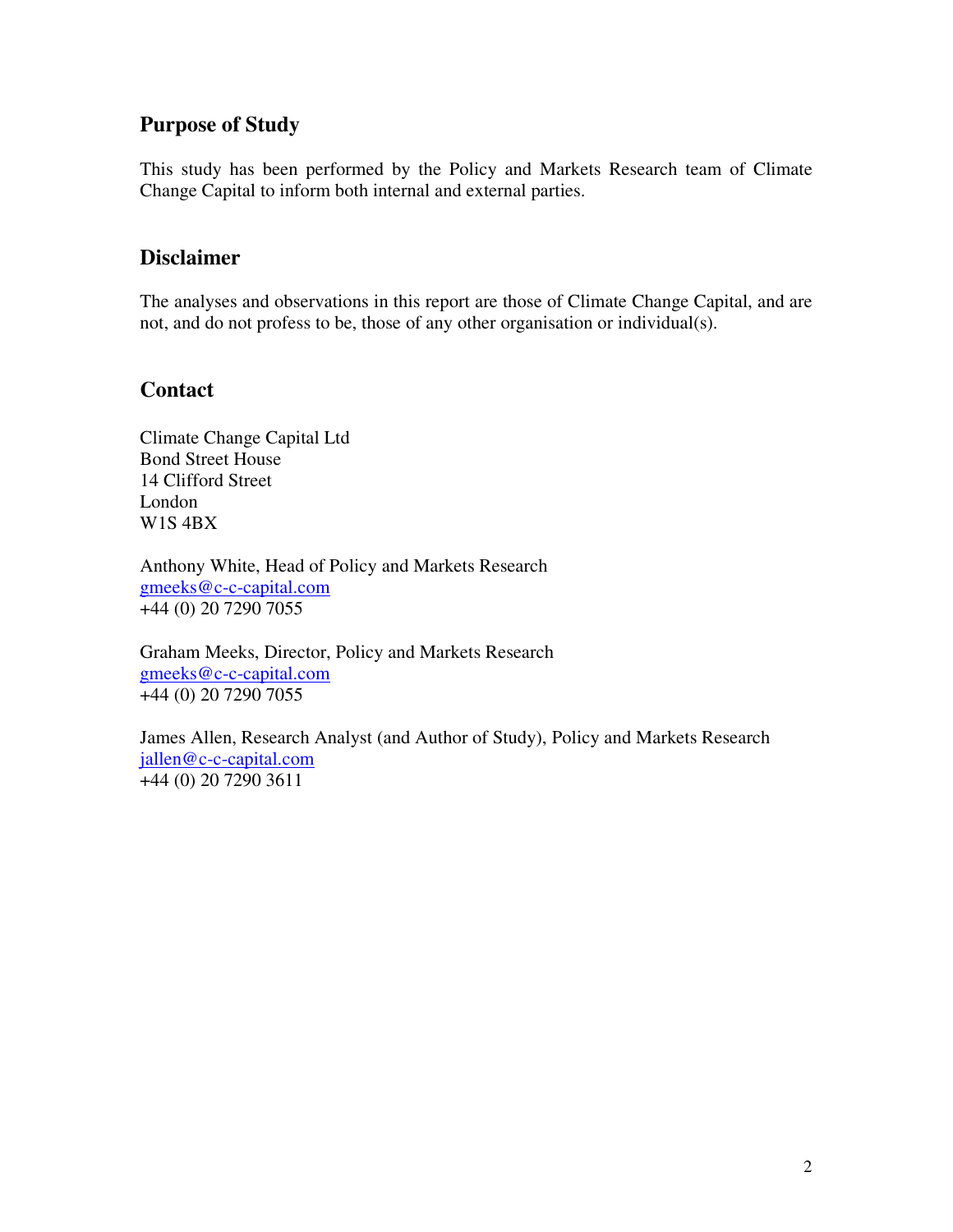## **Table of Contents**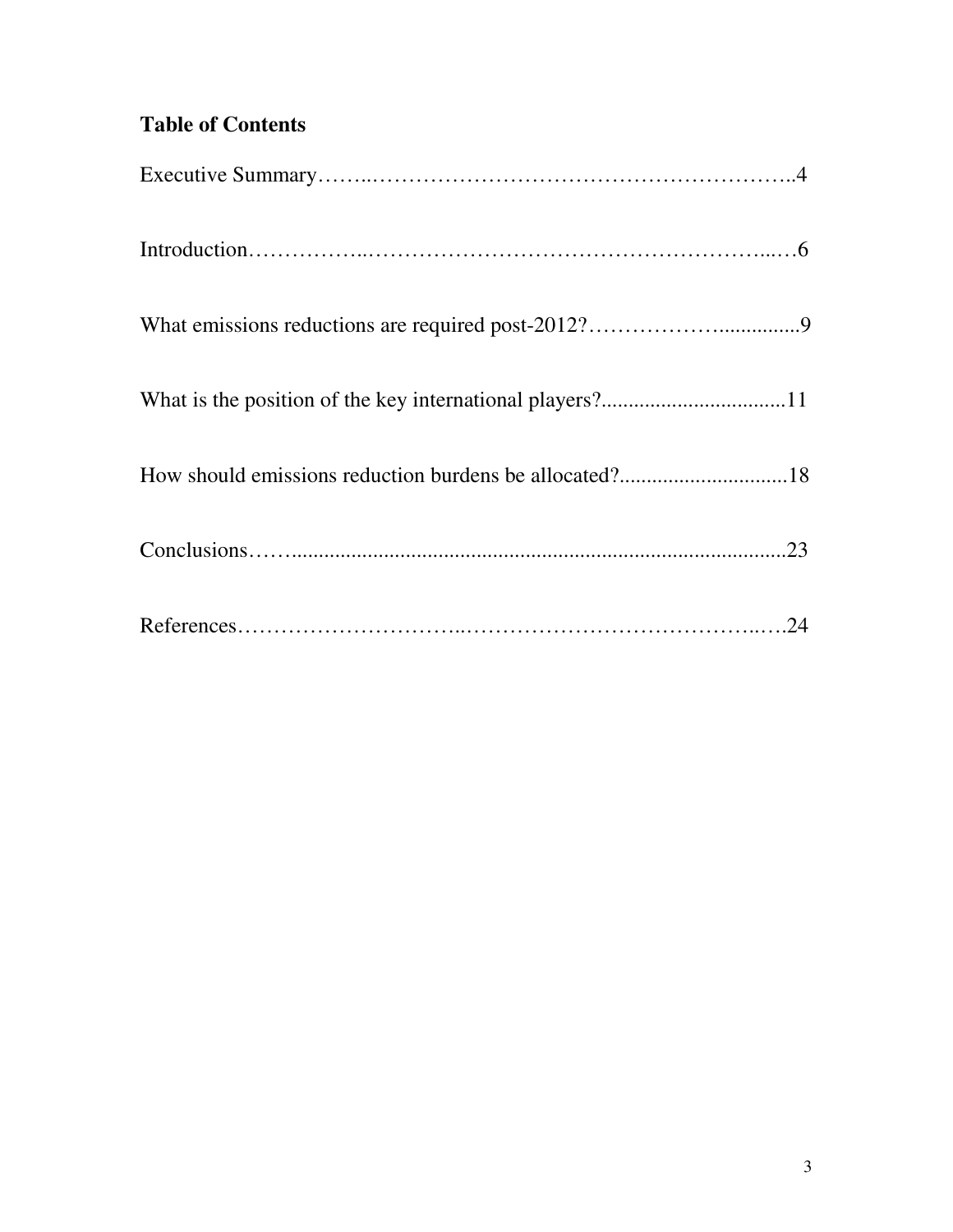## **Executive Summary**

The Kyoto Protocol was the first agreement to establish an international trading scheme to reduce greenhouse gas (GHG) emissions. It represents an expression of the collective will of industrialised governments to mitigate climate change and simultaneously to promote investment in low-carbon technologies in both industrialised and developing countries. But Kyoto failed in one key regard; to encourage full participation from the major-emitting countries, especially the two largest emitters of GHGs in the world: the US and China (or any other developing country for that matter). It is also set to expire in 2012. Kyoto has therefore failed to provide the level and certainty of demand for emissions reductions to stimulate investment of the scale necessary to replace conventional carbon-emitting technologies over the long-term.

Hence, as the start of the obligations imposed by the Kyoto Protocol draws near, attention is already focusing on the period after the existing obligations end in 2012. If climate change is to be avoided at least cost, mitigation (through the development of low carbon technologies) will probably need to be accelerated and intensified beyond current efforts. Therefore the EU and other Kyoto participants are looking for ways to engage the US and rapidly developing (industrialising) countries like China in a post-2012 agreement. But this is not without its difficulties. The most important of these is a universal concern over the magnitude (and uncertainty) of abatement costs imposed by a substantive agreement. There is also unease in the US about possible "free-riding" by developing countries on the efforts of the industrialised world, and related notions of fairness on the part of developing countries concerning the industrialised world's supposed responsibility for the climate change problem. Compounding these problems is a particular strand of scepticism in the current Bush Administration regarding the merits of climate change mitigation, although this is not shared by many other Republican (and most Democrat) politicians in the US.

This paper argues that there are in fact ways and means by which these various obstacles may be overcome. In the US, significant measures to limit GHG emissions are already being undertaken at the state-level, with major developments planned for the near-term (such as the Regional Greenhouse Gas Initiative in North-East and Mid-Atlantic states), which may lead to the establishment of a federal emissions trading scheme during the course of the next Presidency. Furthermore, the new Administration in 2008 may be less ideological than the current Bush Administration and more willing to commit to international obligations to mitigate climate change. The adoption by the US (and other industrialised countries) of emissions reduction targets as part of an international scheme may be made more likely through the use of price caps to limit the costs of abatement to an acceptable level (such as  $\epsilon$ 20 per tonne of carbon dioxide equivalent emissions reductions). This would act to encourage industrialising countries to undertake emissions reductions, by adopting flexible targets, like targets linked to GDP growth, or positivelybinding targets that reward abatement over and above the target level but do not punish under-achievement. Such commitments by industrialising countries would satisfy (to some extent) the concerns of federal policymakers in the US and make emissions reduction targets there more palatable, so closing the virtuous circle.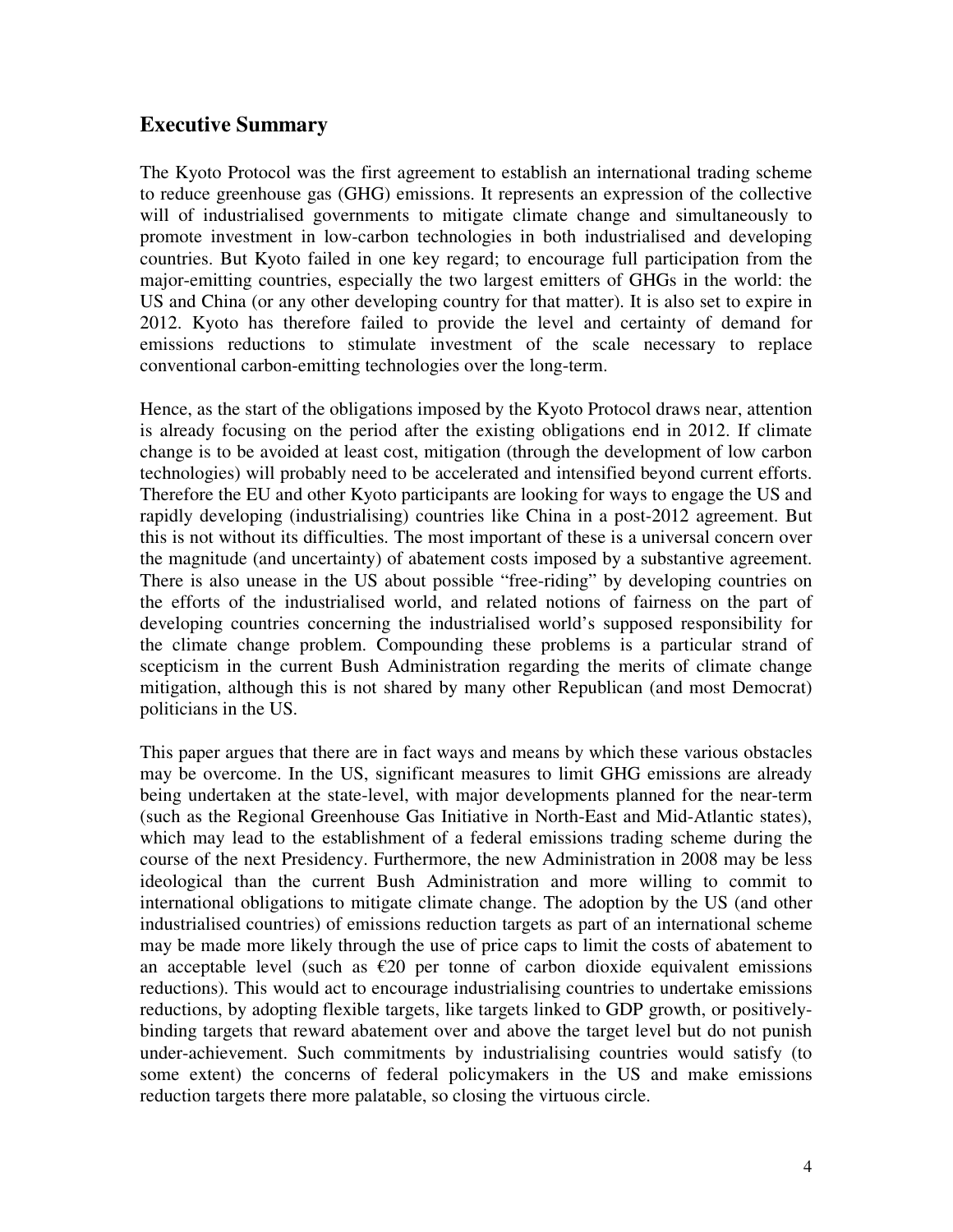Alongside these efforts, the Clean Development Mechanism, which incentivises investment in developing countries, may be expanded (and the associated bureaucracies reduced) to deliver further development in less economically developed nations and so reveal more opportunities for least-cost abatement. In addition, a multistage approach to the allocation of emissions reduction targets, which determines a range of different commitments for different countries depending upon their relative state of economic development, could be used to help expand the international emissions trading scheme established under the Kyoto Protocol. Individual sectoral commitments across categories of nations could be informed by a sectoral approach that assesses the relative extent of development and the capability for emissions reductions within these economic sectors.

The fundamental aim of a post-2012 agreement is to achieve maximum emissions reductions at least cost. It will therefore require full participation of the world's majoremitting countries, but especially the US (and China thereafter). The solutions presented in this paper show that it is possible to achieve this by assigning realistic targets that are acceptable to as wide a range of countries as possible. They assume that small steps now will be followed by bigger steps later and that political resolve will strengthen with time.

This assumption of political resolve is perhaps the easiest prediction for this paper to make. The explanation is that the scientific evidence for climate change keeps getting stronger. With it, the certainty of further and more comprehensive government action grows. This study has investigated the means by which an agreement regarding post-2012 commitments may be reached. It has found that the Kyoto Protocol is not simply a "oneoff". Rather it is the start of an inevitable transition to a low-carbon economy.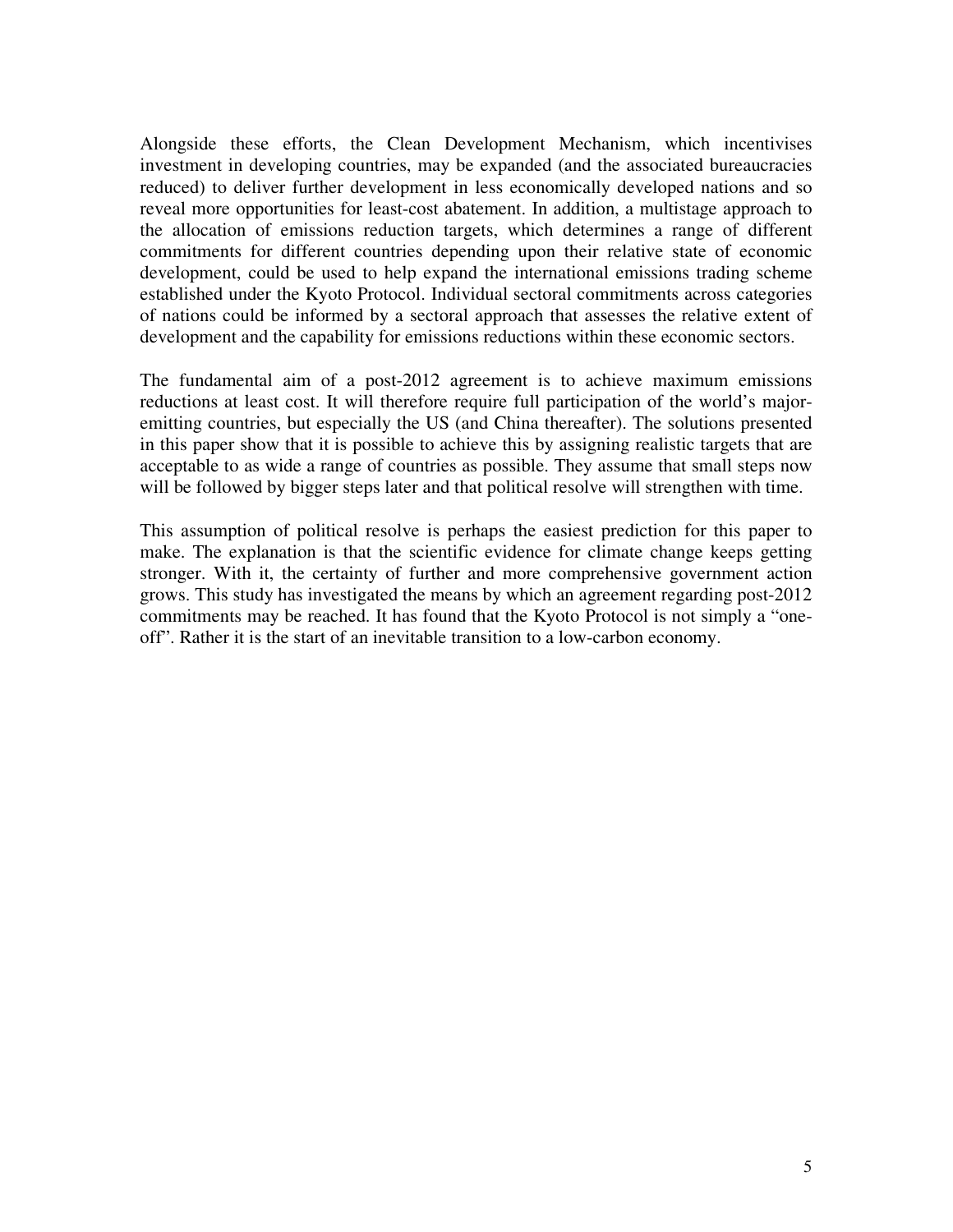#### **Introduction**

The evidence for climate change is increasingly undeniable. The ten warmest years on record have all occurred since 1990. The IPCC found in 2001 that average global surface temperatures had risen by 0.6°C over the course of the last century, a rise in the Northern Hemisphere greater than at any other time in the last 1000 years<sup>1</sup>. Using a variety of economic growth scenarios the IPCC projects that temperatures could increase within a range of 1.4-5.8°C over the period 1990 to 2100. As a result sea levels are forecast to rise almost 1m by 2100, threatening 100m people globally. But sea levels could rise as much as 7m if the Greenland ice-cap disappears. Economic losses associated with climate change are likely to be huge; Swiss Re (an insurer) has estimated that the economic costs of global warming could double to \$150bn each year in the next 10 years, hitting insurers with \$30-40bn in claims.

The cause is the anthropogenic emission of greenhouse gases (GHGs). Figure 1 shows that  $CO<sub>2</sub>$  concentrations are now higher than at any other time in the last 400,000 years:



**Figure 1:** Historic Atmospheric  $CO<sub>2</sub>$  concentrations (from ice-core samples) and projected until 2100. (Source: Undisclosed)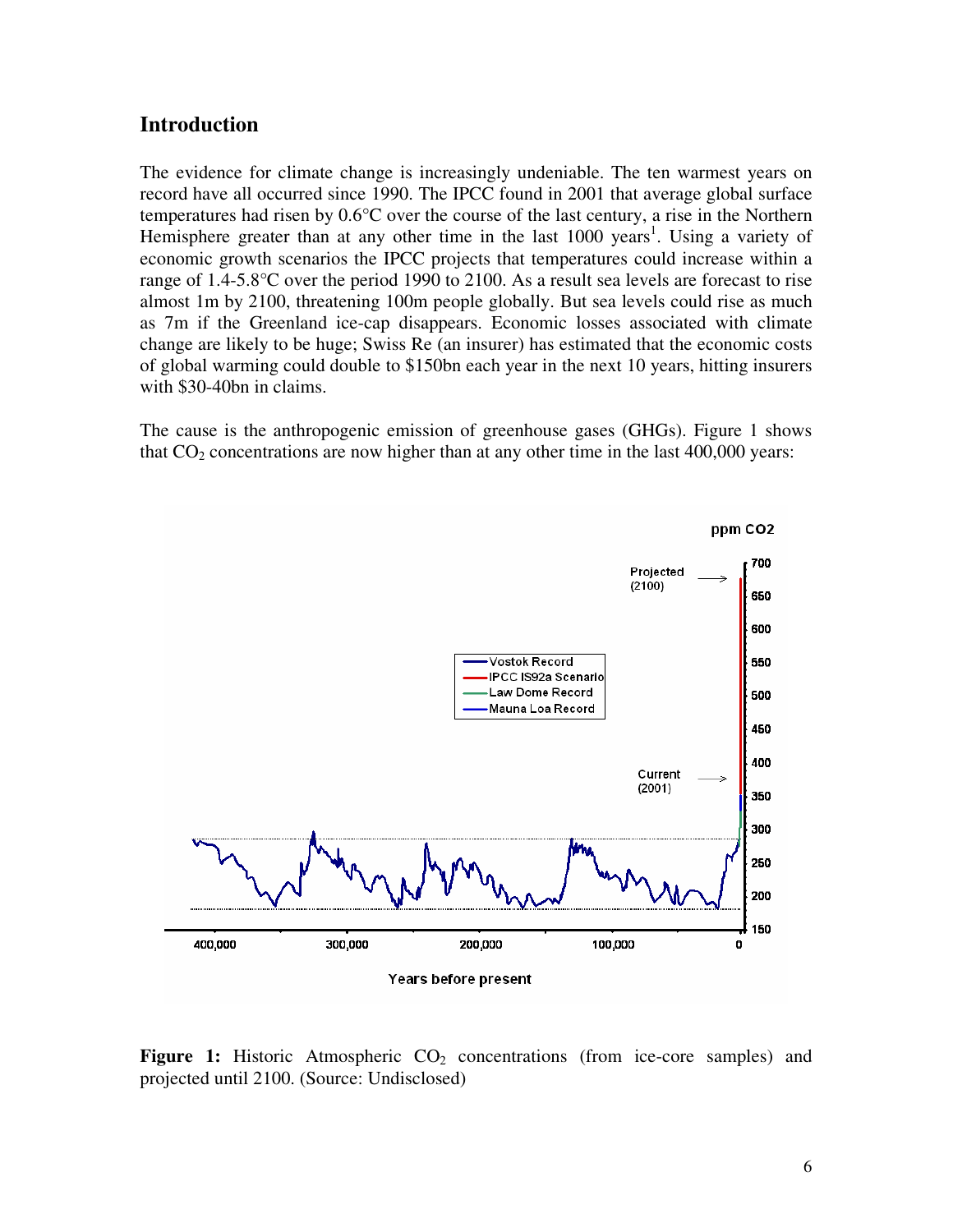The scientific consensus is that the inexorable growth in  $CO<sub>2</sub>$  and other GHG concentrations must be halted if dangerous climate change is to be avoided. Many governments have responded to this consensus by taking action to limit GHG emissions, first through the adoption of the United Nations Framework Convention on Climate Change, and second with the implementation of the Kyoto Protocol from 2008 (Box 1).

However, the future of the international climate change regime following expiration of the Kyoto Protocol in 2012 is unclear at present. Article 3.9 of the Protocol requires negotiations on the second commitment period of emissions reductions to begin, at the latest, by 2005. Yet negotiations taking place under the framework of Kyoto would preclude the US from participating as a party (since it has not ratified the Kyoto Protocol), relegating it instead to the status of an observer. Given the importance of the US to international affairs in general, and to global GHG emissions in particular, it is likely negotiations will take place under the auspices of the UNFCCC, to which the US acceded in 1992 at the Rio convention (Box 1).

But the US and some developing countries have been making this development difficult. At the tenth Conference of the Parties (COP10) of the UNFCCC in Buenos Aires in December 2004, the US, and large oil-exporting countries like Saudi Arabia, declared they were unwilling even to discuss emissions reduction targets in 2005. They would agree only to a "Seminar of Government Experts" in May 2005, at which there might be "an informal exchange on actions relating to mitigation and adaptation."<sup>2</sup> Certain developing countries led by India, China and Brazil also inserted a clause into the COP10 agreement stating explicitly that it "does not open any negotiations leading to new commitments." Indeed, the head of Brazil's delegation, Everton Vieira Vargas, is quoted as saying, "We are not prepared to discuss reductions in emissions."<sup>3</sup> So the first objective for proponents of a post-2012 agreement is to ensure "talks about talks" take place, and soon.

One thing on which the parties are agreed is that a second commitment period post-2012 is unlikely to resemble the first Kyoto period, with or without the participation of the US. This is true both for the participation in, and allocation of, emissions reduction targets, and for decisions affecting the design of the emissions trading market, such as the treatment of "hot air", the definition of "additionality", provisions on banking, and regulations regarding forestry. These issues are important because ongoing uncertainty reduces the quantity and the value of investments that take place. As 2012 approaches and no agreement is forthcoming, the price of carbon will fall as demand for emissions reductions is seen to decline. The Electric Power Research Institute (EPRI) demonstrates, using "real options" approaches, that policy uncertainty requires the carbon price to be higher than otherwise expected in order to achieve a specific level of investment in lowcarbon technologies. Given the policy-driven nature of the carbon market, early decisions regarding emissions reduction targets post-2012 are therefore vitally important.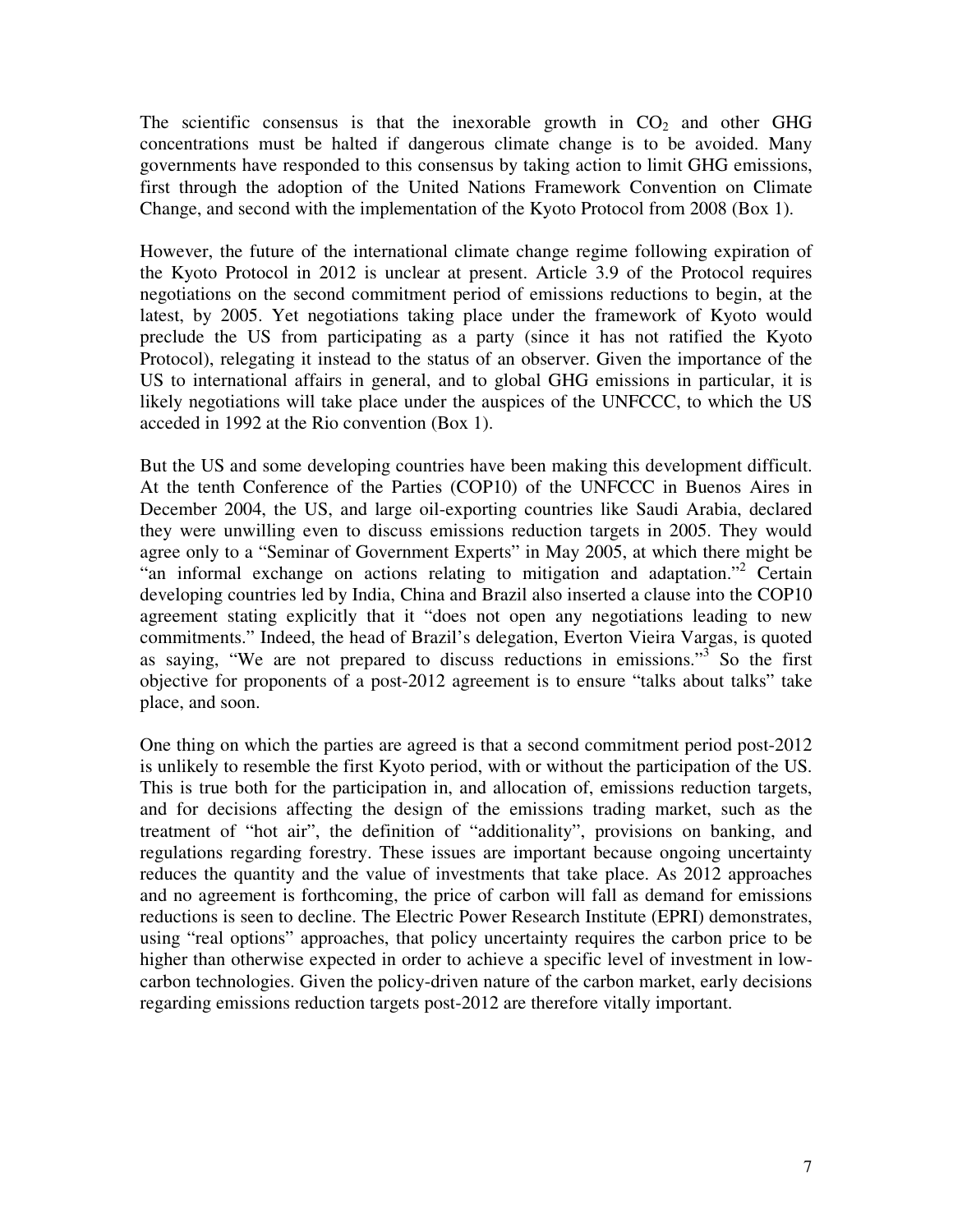#### **Box 1: Background to the Kyoto Protocol**

International efforts to mitigate climate change first began with the United Nations Framework Convention on Climate Change, signed in 1992 at the Earth Summit in Rio De Janeiro, Brazil. The ultimate objective of the UNFCCC as expressed in Article 2 was the "stabilization of greenhouse gas concentrations in the atmosphere at a level that would prevent dangerous anthropogenic interference with the climate system". Article 4.2 of the Convention committed "Annex I Parties" (effectively the industrialised world including the EU, US, Russia and other members of the OECD) to the legally-binding aim "of returning individually or jointly to their 1990 levels these anthropogenic emissions of carbon dioxide and other greenhouse gases… by the end of the present decade [2000]… taking into account their common but differentiated responsibilities".

As time progressed it became clear that Annex I Parties would fail to live up to their responsibilities. Thus in 1997 the UNFCCC met at COP3 in Kyoto, Japan, to negotiate the Kyoto Protocol. The Protocol was signed and subsequently ratified by almost every Annex I party to the UNFCC, except for certain notable exceptions, namely the US and Australia. Article 3 of the Protocol (which entered into force in February 2005) obliges participating Annex I countries ("Annex B Parties") to legally-binding GHG emissions reductions averaging 5% of 1990 levels (typical base year) over the commitment period 2008-2012. Under the EU Burden Sharing Agreement ("BSA") the EU commitment of an average 8% reduction was distributed among Member States using the Triptych Approach (see page 12); for example, the UK took on a target of a 12.5% reduction in GHGs on 1990 levels, compared with a target for Spain of a 15% increase. Kyoto established an international emissions trading scheme by which Annex B Parties can trade their assigned amount units ("AAUs", representing the total emissions of  $CO<sub>2</sub>$ equivalent  $(CO<sub>2</sub>e)$  available over the period 2008-2012 as determined by the individual targets adopted) to ensure compliance is achieved at least cost.

The "flexible mechanisms" of the Clean Development Mechanism ("CDM" – Article 12) and Joint Implementation ("JI" – Article 6) were designed to enable Annex B Parties to undertake emissions reduction projects in a non-Annex B country (developing country), or another Annex B country, respectively, to help meet their own targets. Emissions reductions generated by CDM and JI projects are rewarded by the issuance of a corresponding number of credits that may be retired by Annex B Parties to cover an equal amount of emissions within their own jurisdictions (the credits are "fungible" with AAUs). Yet two constraints act to limit the potential for these schemes to achieve emissions reductions; *additionality* – a requirement under Articles 6.1(b) and 12.5(c) that credits may only be earned by CDM and JI projects for reductions that are additional to any that would have occurred in the absence of the project; and *supplementarity* – a restriction under Article 17 of the Protocol limiting the amount of flexible credits that may be used by an Annex B party to achieve compliance with its Kyoto target (this is generally understood to be 50%).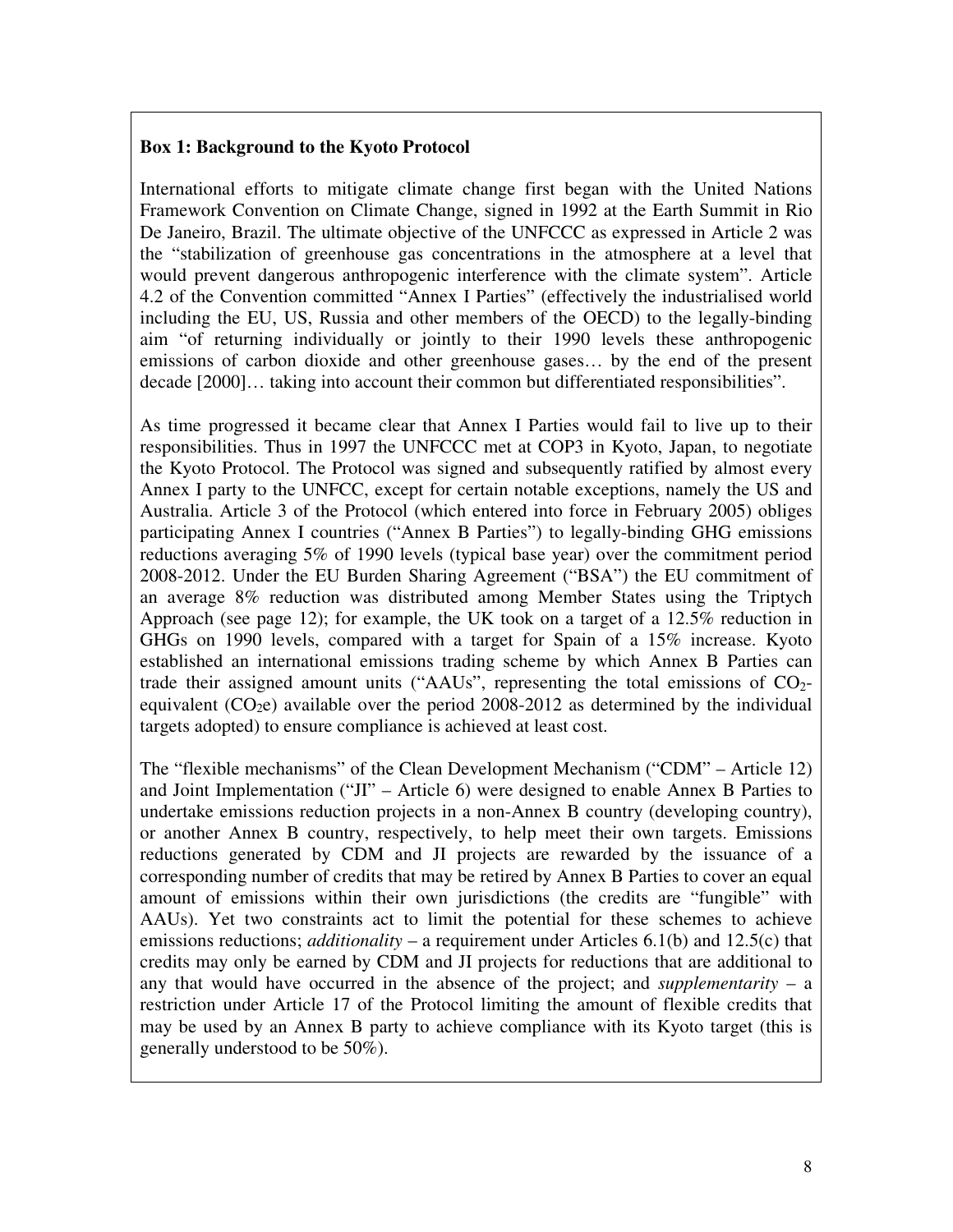#### **What emissions reductions are required post-2012?**

The ultimate objective of the UNFCCC is to achieve "stabilisation of greenhouse gas concentrations in the atmosphere at a level that would prevent dangerous anthropogenic interference with the climate system" 4 . The EU has interpreted this statement to require a limit of a 2°C global average surface temperature rise by 2100. This limit first originated from the IPCC "Second Assessment Report (SAR) – Climate Change" in 1995, which claimed that the risk of severe climate change impacts would increase markedly at temperatures above this level.

In a recent European Commission communication "Winning the Battle Against Global Climate Change" (2005), the EU cites a study that quotes almost a two in three chance of staying within the  $2^{\circ}C$  target at current GHG concentrations (around 425 ppm CO<sub>2</sub>e and rising 0.5% per year). This decreases to a one in six chance at 550 ppm  $CO<sub>2</sub>e$  and one in sixteen at 650 ppm  $CO<sub>2</sub>e$ . The EU considers therefore that "limiting the temperature rise to 2º C will very probably require greenhouse gas concentrations to be stabilised at a level even lower than 550 ppm  $CO_2e^{5.5}$ .

International Energy Agency (IEA) statistics indicate that world energy-related  $CO<sub>2</sub>$ emissions in 2002 were 16.4% above their 1990 level. Their increase in 2001 alone was 2%. The IEA forecasts that global emissions of GHGs in 2030, based on existing policies, would be 60% higher than in 2002<sup>6</sup>. Even under an "alternative policy scenario", in which governments commit to significant environmental action, global emissions would rise 33% by 2030. Recent research by the UK Hadley Centre suggests that emissions must be reduced 54% on 2002 levels by 2100 to stabilise concentrations at 550 ppm 7 . *However, the rates of reduction would need to be many times faster if mitigation were delayed by 20 years.*

Emissions reductions are required most from those countries that emit the most GHGs. The US is currently the world's single largest emitter of GHGs (the US alone produces  $25\%$  of all global  $CO<sub>2</sub>$  emissions<sup>8</sup>). Total industrialised world emissions are also greater than those of the developing world, despite vastly lower population levels. However, developing world emissions are expected exceed those of the industrialised world by 2020<sup>9</sup>. In fact, developing world emissions are expected to double between 2002 and 2030 on a "business-as-usual" basis<sup>10</sup> (Figure 2). Already, China is the world's second largest emitter of GHGs and projections suggest China may overtake the US to be the world's single largest emitter by 2020 (although emissions per capita will still be far higher in the US). The importance of China, and the developing world as a whole, to efforts to mitigate climate change is therefore clear and growing.

Some consider that a comprehensive agreement committing both industrialised and developing countries to absolute emissions reductions to achieve emissions stabilisation requires a guaranteed convergence at equal per capita emissions by some date in the future (the issue of "fairness" is discussed on page 11). Such convergence would require emissions reductions in the industrialised world that are far greater than in the developing world. The UK national target is based upon a Royal Commission report, "Energy – The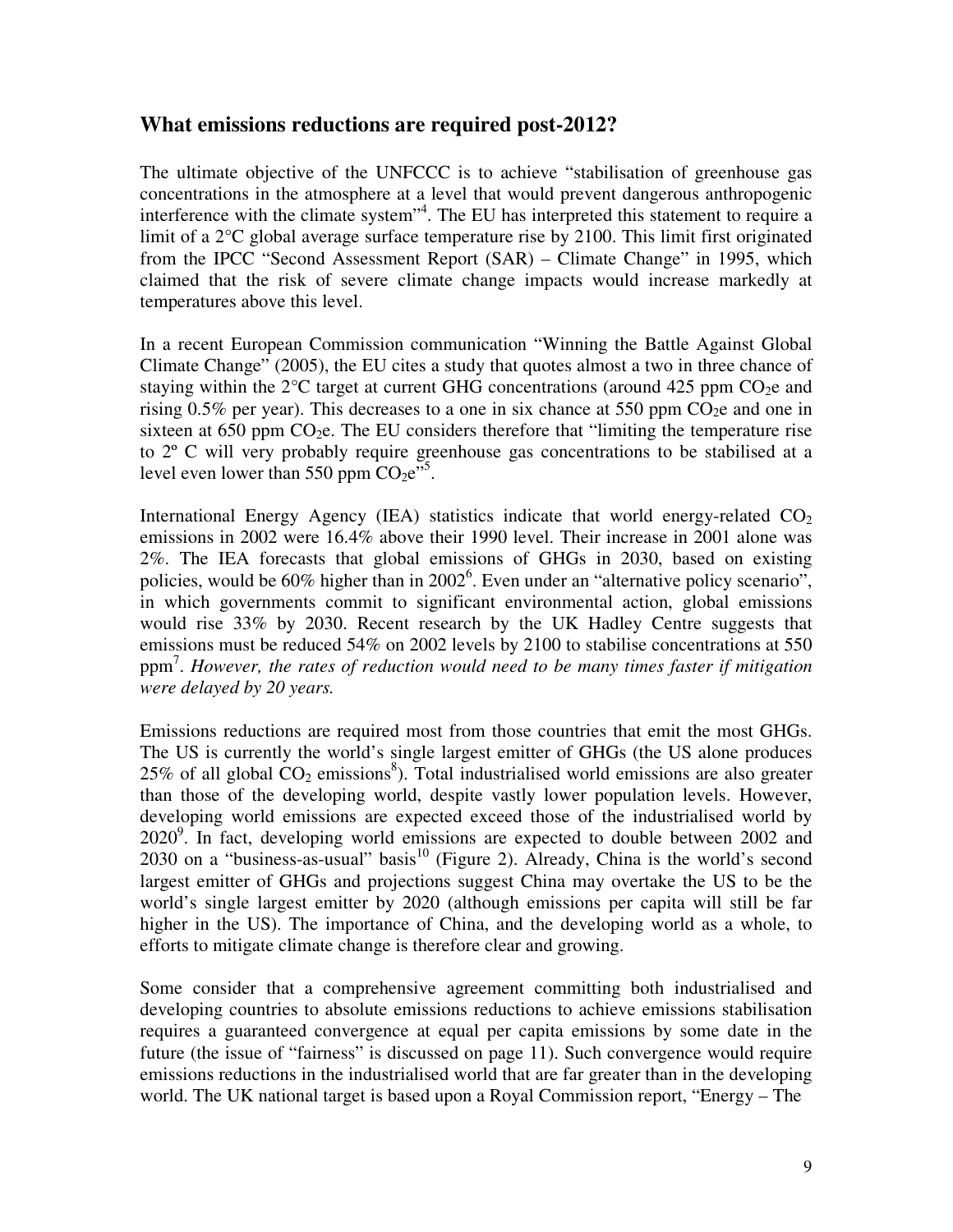

**Figure 2:** World Energy-Related Carbon Dioxide Emissions by Region, 2001-2025. Source: EIA, *International Energy Outlook* (2004)

Changing Climate", which calculated that global contraction to 550 ppm  $CO<sub>2</sub>$ concentrations, with equal emissions per capita by 2050, would require a UK contribution of a 60% reduction of 1990  $CO<sub>2</sub>$  emissions by 2050. The sheer scale of the challenge ahead is enormous, given that in recent years  $UK CO<sub>2</sub>$  emissions have been increasing, and efforts since 1990 by the vociferously pro-Kyoto EU-15 countries resulted in a mere  $3\%$  decline in GHG emissions by  $2002$ .<sup>11</sup>.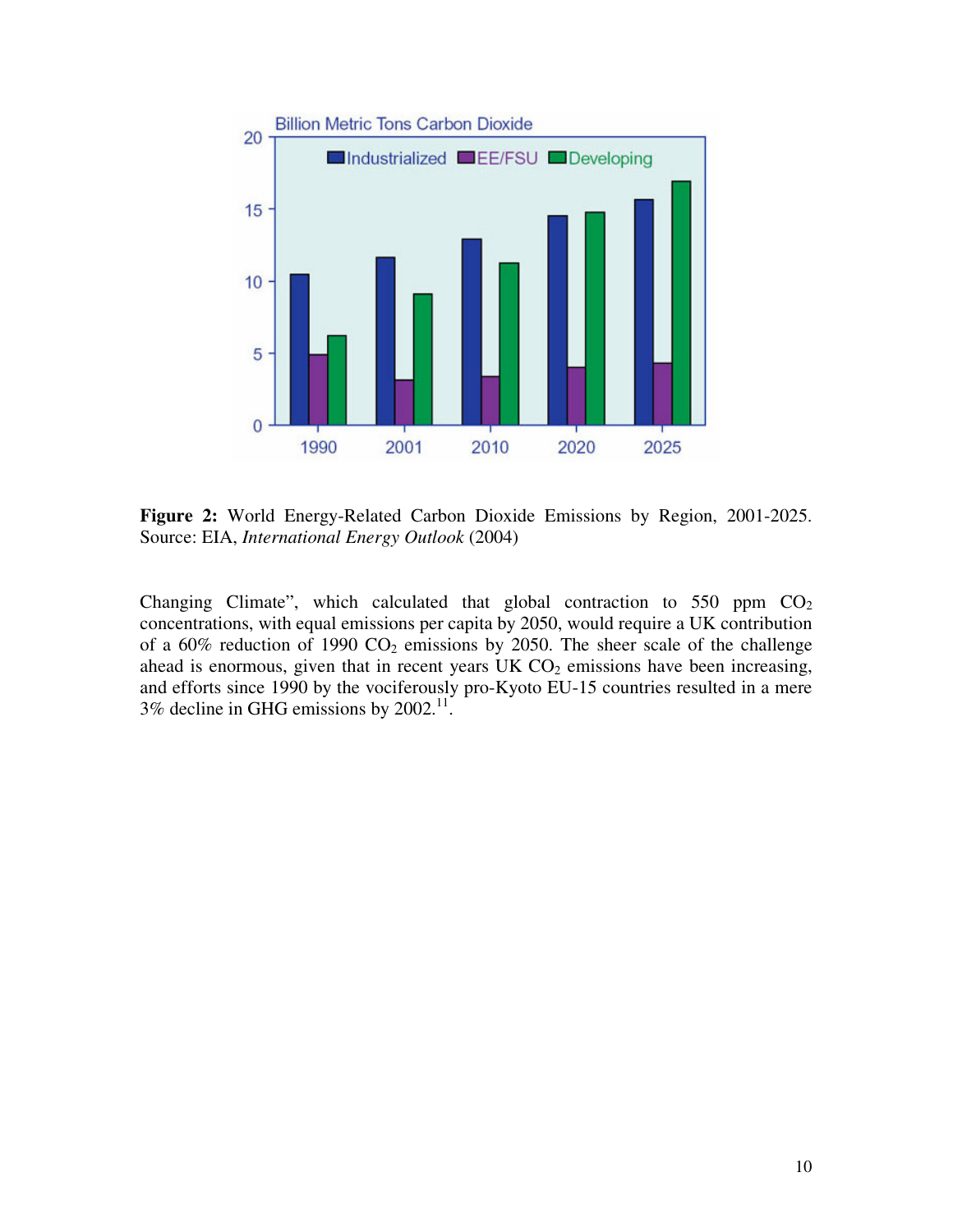### **What is the position of the key international players?**

#### US

The current US federal government is firmly opposed to absolute emissions reductions as mandated by the Kyoto Protocol. President George Bush repudiated the Kyoto Protocol in 2001 claiming it would "harm our [US] economy"<sup>12</sup>. Even while the Clinton Administration signed the Protocol in 1998, which required the US to reduce GHG emissions by 7% on 1990 levels over the period 2008-2012, this was against a backdrop of tremendous political hostility to binding emissions reduction targets. The US Senate passed the 'Byrd-Hagel' resolution in June 1997 by 95 votes to 0, which required that the US not be party to any protocol negotiated at Kyoto or thereafter that would "mandate new commitments to limit or reduce GHG emissions for the Annex I Parties, unless the protocol… also mandates new specific scheduled commitments to limit or reduce GHG emissions for the developing country Parties within the same compliance period"<sup>13</sup>. This attitude is still common amongst politicians in the US, especially in the current Administration. President Bush's team are particularly wary of the effects on industrial competitiveness from engaging in emissions reductions without corresponding commitments now (or at least very soon) by rapidly industrializing countries like China and India.

There are a few key reasons for the divergence between the current US position on climate change and those of the other (Annex B) industrialised countries. US economic activity (including the total size of the economy) is higher than in many other industrialised countries, making energy consumption higher. Per capita emissions are therefore far higher than for most other industrialised countries (roughly double the UK's), which is also partly due to certain cultural and geographical differences. The US also has significant reserves of coal but fewer gas-fired power plants (affecting the ease of fuel switching, the cheapest form of abatement at low levels). And the political system in the US has been more immune to the concerns of scientists predicting climate change than in many other countries, due to philosophical, structural and economic factors.

Yet even the current US Administration admits that climate change is a problem and that "the science" justifies a decline and eventual reverse in GHG emissions growth<sup>14</sup>. In February 2002, President Bush launched "The Clear Skies & Global Climate Change Initiative", aimed at reducing GHG intensity<sup>i</sup> by 18% from 2002 until 2012 (although it appears the Act will find it difficult to pass through Congress). Outside the Administration there are growing efforts to prompt mandatory GHG emissions reductions targets at the federal-level. The bipartisan National Commission on Energy Policy recently called for a national emissions trading system to reduce  $CO<sub>2</sub>$  emissions intensity by 2.4% per year from 2010<sup>15</sup>. The McCain-Lieberman Climate Stewardship Act is repeatedly testing the determination of the Senate to oppose federal restrictions on GHG emissions. The Act proposes to introduce a "cap-and-trade" system to limit GHG emissions from covered sources (roughly 80% of all US GHG emissions) at 1990 levels by 2010. In October 2003 the Act was narrowly defeated in the Senate by 55 votes to 43

<sup>&</sup>lt;sup>i</sup> Emissions intensity refers to GHG emissions per unit of economic activity (GDP)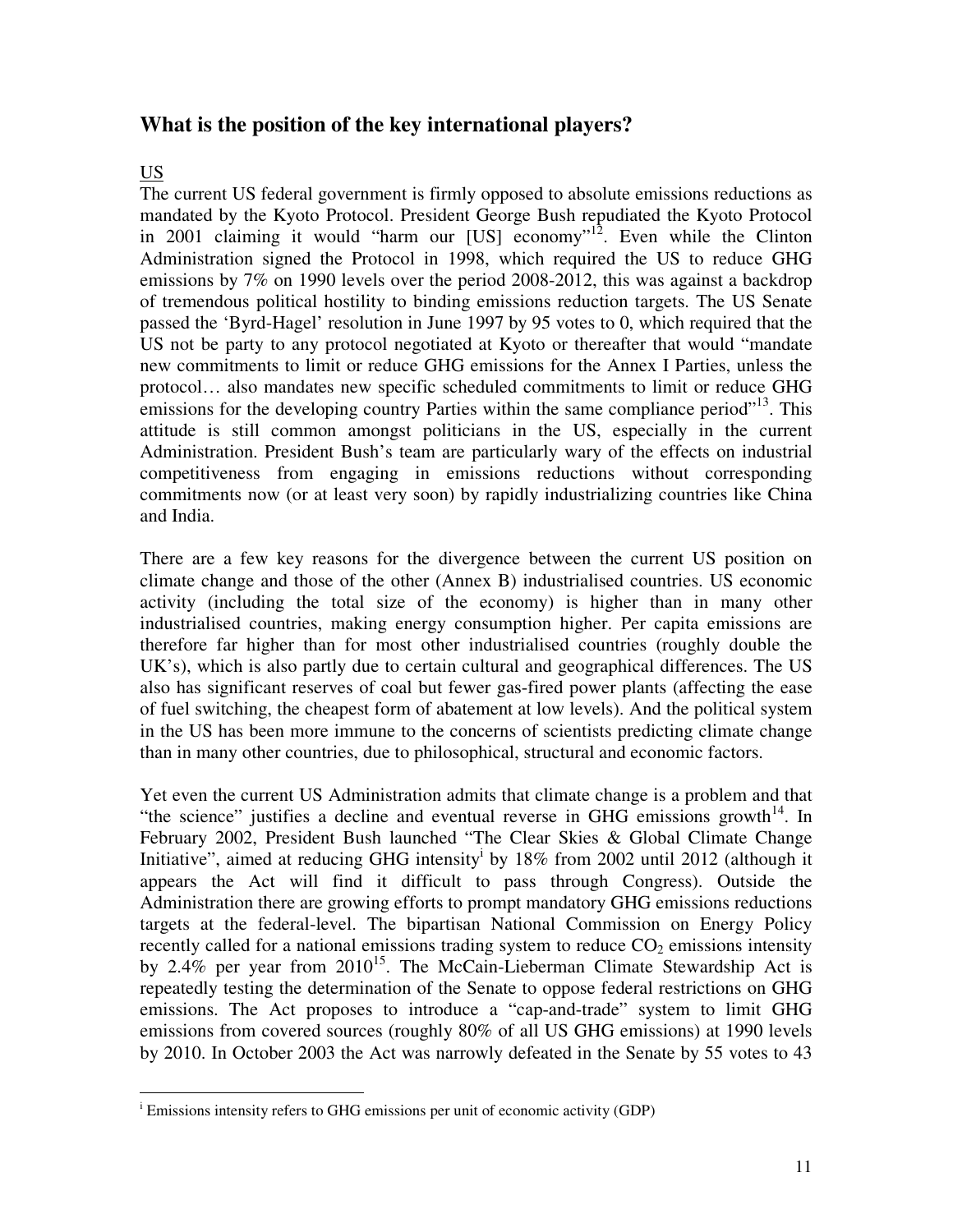but it was re-submitted in February 2005 and, at the very least, will work to focus political minds at this key stage in international climate change negotiations.

Most importantly there is significant mitigative action underway at the state-level<sup>ii</sup>. The Pew Center on Global Climate Change reports that 28 states in the US have adopted climate action plans to limit GHG emissions<sup>16</sup>, while many more have imposed emissions inventory requirements on industry. The Regional Greenhouse Gas Initiative (RGGI) is a co-operative effort by North-Eastern and Mid-Atlantic states (and could include Eastern Canadian provinces) to create a cap-and-trade system to reduce  $CO<sub>2</sub>$  emissions to 1990 levels by 2010, with a further 10% reduction by  $2020^{17}$ . California and several West coast states are also looking at implementing a cap-and-trade system to achieve their own GHG emissions reduction commitments at least cost<sup>18</sup>. On 1 June 2005 Governor Schwarzenegger committed the state of California to reduce GHG emissions to 2000 levels by 2010, with a long-term target of an 80% reduction on 1990 levels by 2050. It seems only a matter of time that either a regional emissions trading scheme linking North-Eastern, Mid-Atlantic and West coast states, or a legislated federal cap-and-trade system as the historical response to differential regulatory systems at the state-level, is established. Mechanisms could be found to encourage the adoption by the US of emissions reduction targets as part of an international agreement (perhaps involving linkage at the regional level in the absence of a federal system), such as the use of price caps (Box 2) to provide greater certainty about the costs of abatement.

#### EU

EU leaders declared in March 2005 that in order to achieve the ultimate objective of the UNFCCC, "global annual mean surface temperature increase should not exceed 2ºC above pre-industrial levels". Accordingly they determined to work for the "widest possible cooperation… in an effective and appropriate international response", in which "reduction pathways [of GHG emissions] for the group of industrialised countries in the order of 15-30% by 2020, compared to the baseline envisaged in the Kyoto Protocol… should be considered". They also called for consideration as to how major emitting countries could be involved, "including those among the emerging and developing countries"<sup>19</sup>.

Earlier in March 2005 EU ministers had agreed that a long-term aim for industrialised countries of a 60-80% reduction of GHG emissions on 1990 levels by 2050 should be considered, but this was not specifically endorsed by EU heads of state and government. However, the mere fact that such a target (which appears to be consistent with the contraction and convergence argument – see later) was discussed, provides an indication of the direction EU decision-making is heading. As mentioned previously, the UK government has set a target for a  $60\%$  reduction in  $CO<sub>2</sub>$  emissions on 1990 levels by 2050, which was based explicitly on a contraction and convergence model. Other Member States have adopted similar targets, with a 75% reduction by 2050 in France and

<sup>&</sup>lt;sup>ii</sup> There is further impetus from a variety of sources including emissions limits at the municipal level (like the city of San Francisco's target of a 20% reduction below 1990 levels by 2012), voluntary actions by the private sector (such as the members of the Chicago Climate Exchange), and continued probing of the judiciary by means of environmental litigation.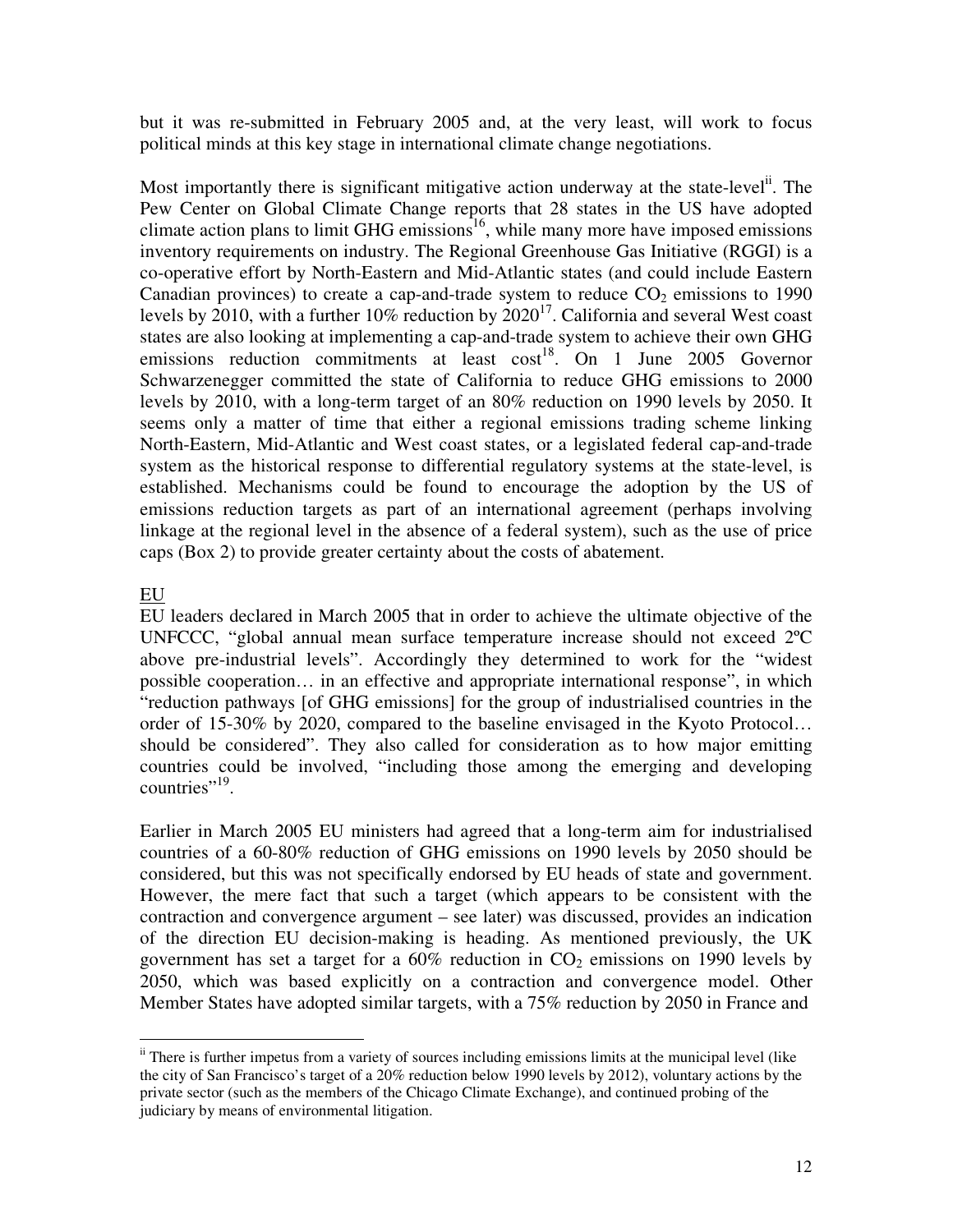#### **Box 2: Price Caps**

Price caps act to limit the costs of emissions abatement to a specified level. In an international emissions trading scheme they would determine the price at which governments could issue and sell additional permits. As an example, the Canadian government has set a price cap of CAN\$15 on any allowances bought by Canadian industry in the 2008-2012 Kyoto period.

Price caps act to reduce uncertainty about compliance costs, and limit the actual costs themselves, but this may be at the expense of achieving the absolute emissions reductions intended when agreeing to a particular target. Additional problems include the determination of the price cap such that countries and sectors with the highest compliance costs are not grossly affected by a permit price that is too high, whilst economic incentives to invest in low-carbon technologies are not reduced by a permit price that is too low. However they could be applied at different prices for different levels of obligation (see multistage approach), provided trading above an assigned amount is restricted so that allowances could not be sold on at a higher price.

a 40% reduction by 2020 in Germany<sup>20,21</sup>. But the position of the European Commission set out in a recent (2005) review of EU climate change policy, "Winning the Battle Against Climate Change", is more equivocal. It speaks less of specific targets and more about the importance of extending emissions reduction commitments to other major emitting countries.

The EU has been the principal advocate of the Kyoto process and its economic and geopolitical clout make it a strong player in international negotiations. But, in terms of achieving the key EU policy goal of absolute global emissions reductions, it is vital for countries other than the EU (and remaining Annex B countries) to be incorporated in a post-2012 process. Annex B emissions are declining but global emissions are increasing at a steady rate; the EU's share of global  $CO<sub>2</sub>$  emissions is currently just 14% and projected to decline to 8% by  $2050^{22,23}$ .

There is some truth to the claim that the EU was able to adopt significant emissions reduction targets at Kyoto because it had benefited from falling emissions following liberalisation of the electricity sector. But the implementation of measures such as energy efficiency improvements, fiscal incentives and pollution abatement policies (like the Integrated Pollution and Prevention Control Directive) have made a contribution to restricting emissions growth. An additional factor, the rise of the "Green" party in national politics, may have changed the political atmosphere in which climate change policies are constructed. Certainly the effect of non-governmental organisations has been important in promoting the urgency of climate change mitigation in the public consciousness.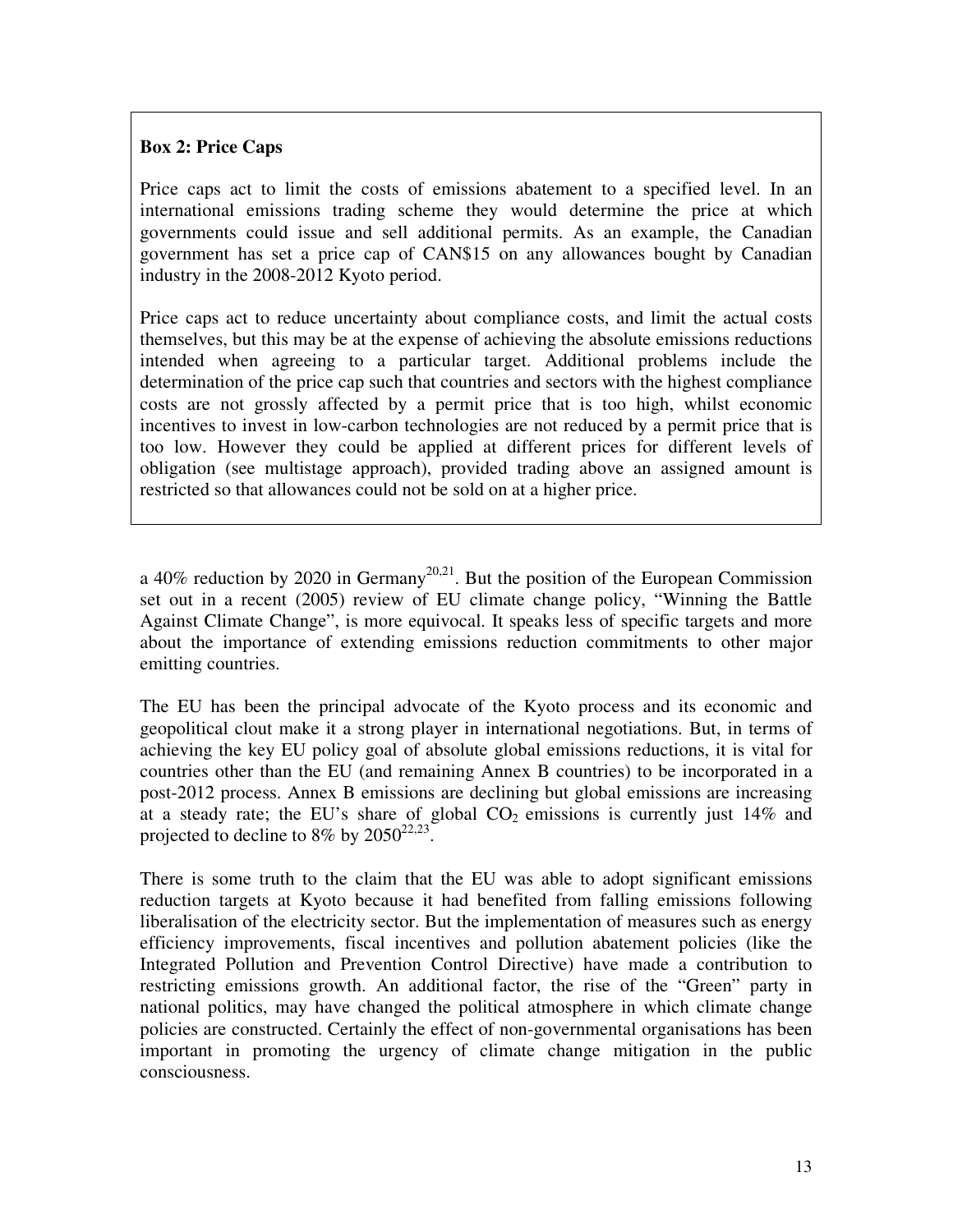In regards of forthcoming negotiations on post-2012 the position of the EU will nevertheless be greatly influenced by the US (and major developing countries). The EU would ideally favour the US to match any commitment to reduce emissions during a putative post-2012 period. However it seems likely that EU negotiators would permit the US to adopt a less stringent obligation (albeit with some restrictions, for example on trading) in the interests of achieving some US commitment rather than none at all. A successful EU ETS and international emissions trading scheme, delivering Kyoto targets at reasonably low cost (or significantly lower than its detractors once predicted), could therefore be important in providing a strong stimulus for US engagement (and to a lesser extent reluctant developing countries) in adopting binding emissions reduction targets.

But it is important not to ignore the possibility that Member States will differ widely in their views about a post-2012 regime and be unable to form a common, or at least collective, position. An indication of this was provided by the Italian Environment Minister Altero Matteoli in December 2004 when he claimed, "It is unthinkable to go ahead [after 2012] without the US, China and India", suggesting instead, "We must proceed with voluntary accords, bilateral pacts and commercial partnerships"<sup>24</sup>. Since there is no precedent for the renunciation of an EU Directive there is virtually no possibility that the EU emissions trading scheme ("EU ETS") would simply cease to exist. Rather allocations might be set at business as usual, or on an *ex post* basis, until the US or developing countries themselves agree to participate.

#### Developing World

An important principle in international negotiations is equity (or fairness). This is of particular importance to developing countries because of their relative lack of wealth, limited state of development and low historic contribution to global GHG concentrations  $(CO<sub>2</sub>$  persists in the atmosphere for around 100 years<sup>25</sup>). Developing countries typically argue that it is unfair to expect them to pay for emissions reductions when they have made only a limited contribution to the climate change problem, and have not benefited from the economic growth and development associated with fossil fuel combustion in the industrialised world. This explains why the UNFCCC states, in several different instances, that Parties have "common but differentiated responsibilities" and in Article 4.7 makes clear "that economic and social development and poverty eradication are the first and overriding priorities of the developing country Parties".

Indeed, with the exception of the industrialising world (used to refer generally to the major developing countries like China, India and Brazil), developing world (such as Thailand or Namibia) emissions are, by and large, irrelevant with respect to the present need for mitigation. Clearly their economic capacity to implement significant emissions reduction policies is also extremely limited. These least developing countries (LDCs) will therefore not expect, nor reasonably be expected, to engage in absolute emissions reduction targets post-2012. Instead their interests will be focused primarily on attracting foreign investment and overseas aid to assist in fueling economic growth and development (and adaptation to climate change). Expansion of the CDM (Box 5) or a similar investment mechanism, together with assistance to fund adaptation to climate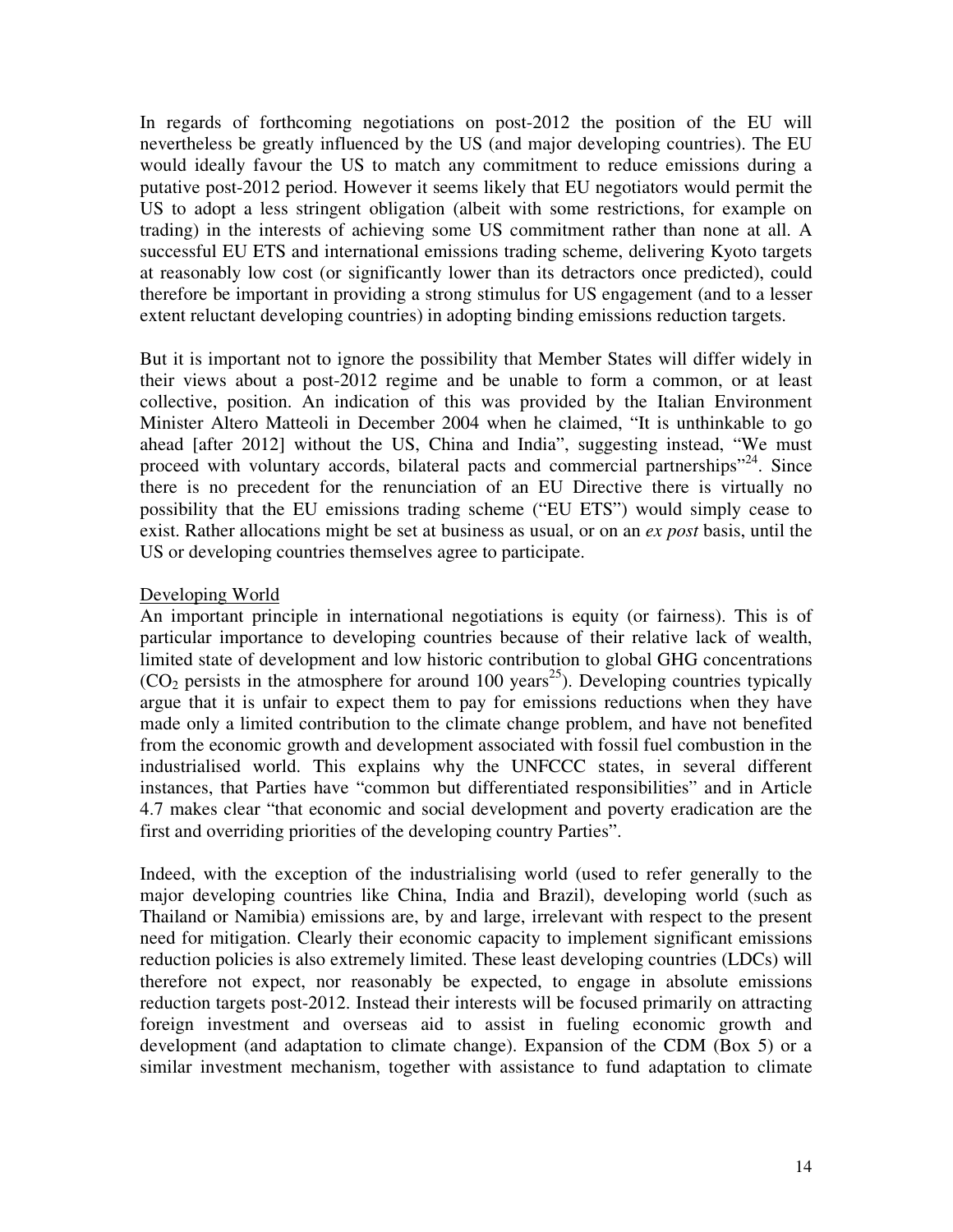change impacts, may be the price to pay for guarantees about emissions reduction targets in the long-term.

Far more important with regard to current negotiations is the position of the industrialising countries within the developing world. It is widely accepted that the industrialising world will not accept any binding emissions reduction targets starting in 2012. Developing world emissions are growing rapidly to fuel strong economic growth and increasingly consumerist societies. Nevertheless per capita emissions are still well below those of the industrialised world. This fact is important to developing world governments; the former Indian Prime Minister Atal Behari Vajpayee is quoted as saying, "We do not believe that the ethos of democracy can support any norm other than equal per capita rights to global environmental resources"<sup>26</sup>. The Brazilian Proposal (see later) for allocating emissions reduction burdens was based explicitly on the basis of the historical responsibility argument and led rapidly to equal per capita emissions between nations, which would require industrialised countries to make extremely large reductions in the short-term.

Hence a plurilateral agreement between the major emitting countries, both industrialised and developing, involving absolute emissions reduction targets post-2012 is extremely unlikely, even with the participation of the US. This leaves the option of including industrialising countries in a global climate change agreement in more imaginative ways. Perhaps they might be enticed by the carrot of positively-binding targets (Box 3) while agreeing that the stick of absolute targets will be applied at some specific point in the future. They may even by be persuaded to adopt a moderately stringent level of dynamic target (Box 4) provided the EU, the US and other industrialised countries take on aggressive absolute reduction targets of their own. In essence the developing world requires a "bottom-up" approach to mitigation in which targets (when acceptable to developing governments) are aligned with developmental and policy goals rather than vice versa.

#### **Box 3: Positively-binding targets**

A positively-binding target is one which incentivises action to limit GHG emissions by enabling over-achievement of the target to be rewarded with tradeable emissions allowances. If the target is missed there is neither a requirement for the party to buy allowances to make up the difference, nor any other form of penalty.

Positively-binding targets have been proposed as a means of encouraging participation in a post-2012 climate change agreement for developing countries that are unwilling to adopt binding emissions reduction targets. A developing country might agree to an emissions intensity target or absolute emissions reduction target from a specific date in the future, provided any over-achievement of the earlier positively-binding target could provide allowances to help with compliance.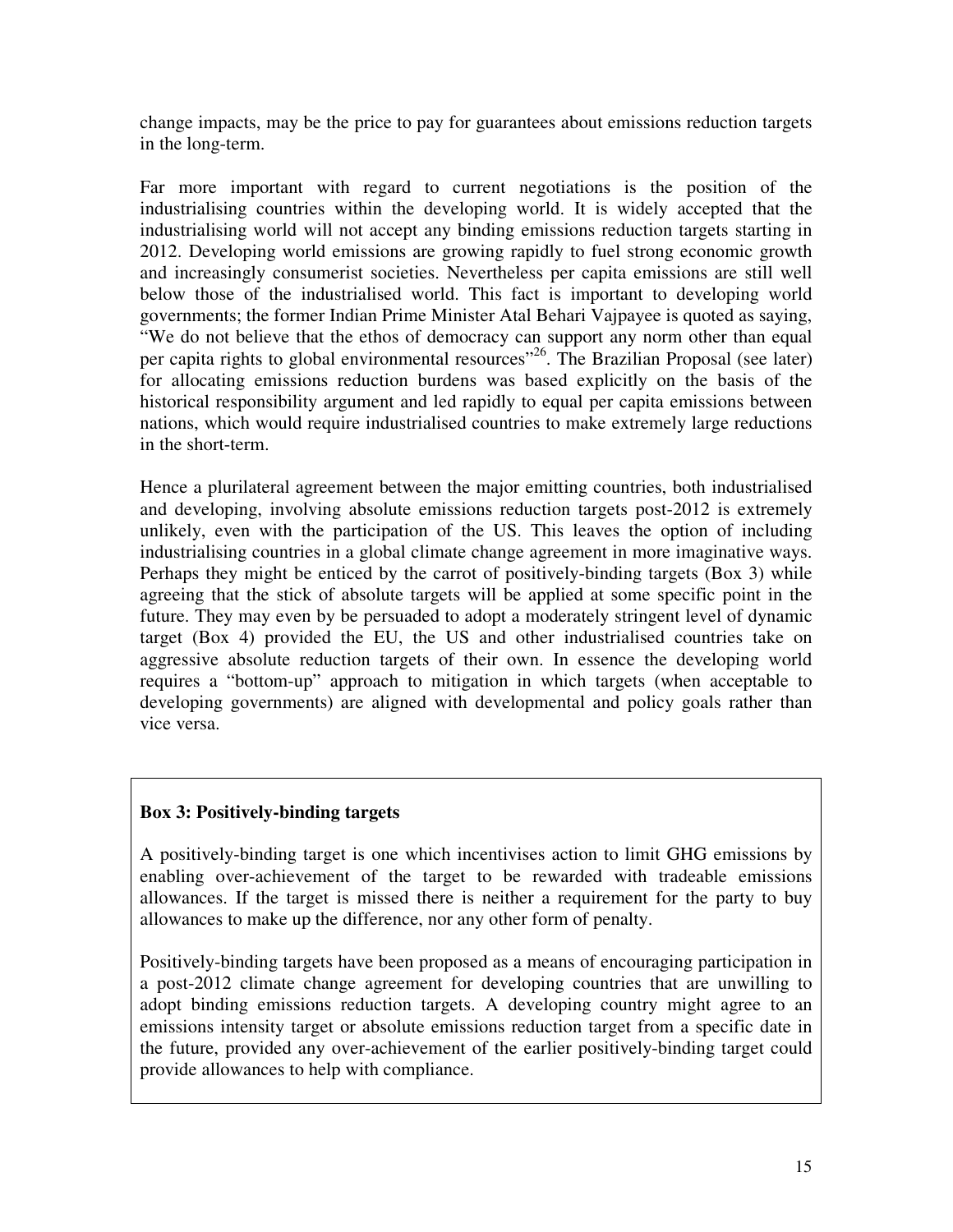It is widely understood that technology transfer, perhaps mediated through an expansion of the current CDM (or similar mechanism), will be a key issue in determining the level of engagement from industrialising countries in respect of climate change negotiations for post-2012<sup>27</sup>. The UNFCCC again provides the legal framework that underpins this position; Article 4.7 states that "the extent to which developing country Parties will effectively implement their commitments under the Convention will depend on the effective implementation by industrialised country Parties of their commitments under the Convention related to financial resources and transfer of technology". The vital point here is that CDM expansion should also be attractive to industries within the industrialised world who would find it cheaper to source emissions reduction credits from developing world projects rather than to implement their own emissions abatement measures. This is because carbon intensity of developing world economies (and the former USSR) is much greater than for industrialised economies (Figure 3), primarily because of the use of older, less efficient technologies.



**Figure 3:** Carbon Intensity by Region, 2001-2025 (Metric Tons of Carbon Equivalent per Million \$1997). Source: EIA, *International Energy Outlook* (2003)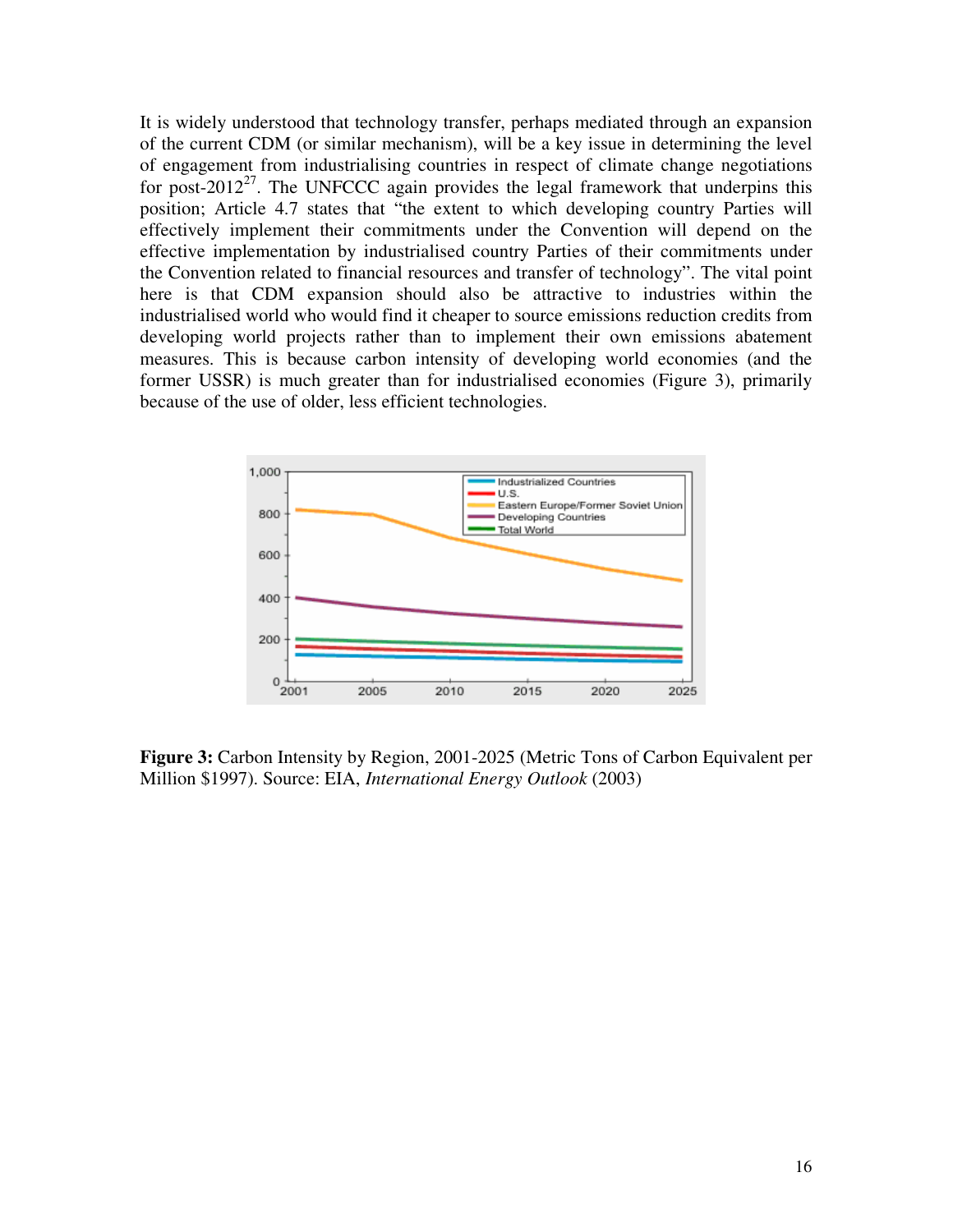#### **Box 4: Dynamic Targets**

Dynamic targets are emissions reduction targets that change in response to another variable. The most common example (and the option considered here) is emissions intensity (or carbon intensity). These have a similar advantage to price caps in that they allow costs of compliance to be minimised in the event of an escalation in abatement costs (providing greater cost certainty), since here the target can adjust in response.

Under such a scheme a participating nation adopts a specific emissions intensity target (or other dynamic target) determined by the allocation methodology (see later). Towards the end of the compliance period national GDP growth is measured and permits are allocated (*ex post*) for international emissions trading (since prior to this point it is not certain what the specific allocation will be). The trading scheme could be designed to accommodate absolute emissions reduction targets for some participants and dynamic targets for others, although there would be procedural complexities.

Difficulties lie in the restricted period for trading, which might lead to increased compliance costs, and forecasting economic growth accurately when determining the level at which dynamic targets are set. Most importantly the targets may not achieve an absolute emissions reduction over the compliance period (depending upon whether the intensity reduction target is greater than the commensurate (forecast) growth rate in GDP). For example, the US Clear Skies Initiative of 2002 proposes an emissions intensity reduction target of 18% over 10 years, but this would nevertheless result in an expected 12% increase in absolute emissions over the same period. However dynamic targets address concerns over unacceptably high abatement costs and (almost paradoxically) could therefore allow more stringent emissions reduction targets to be set than would otherwise be the case.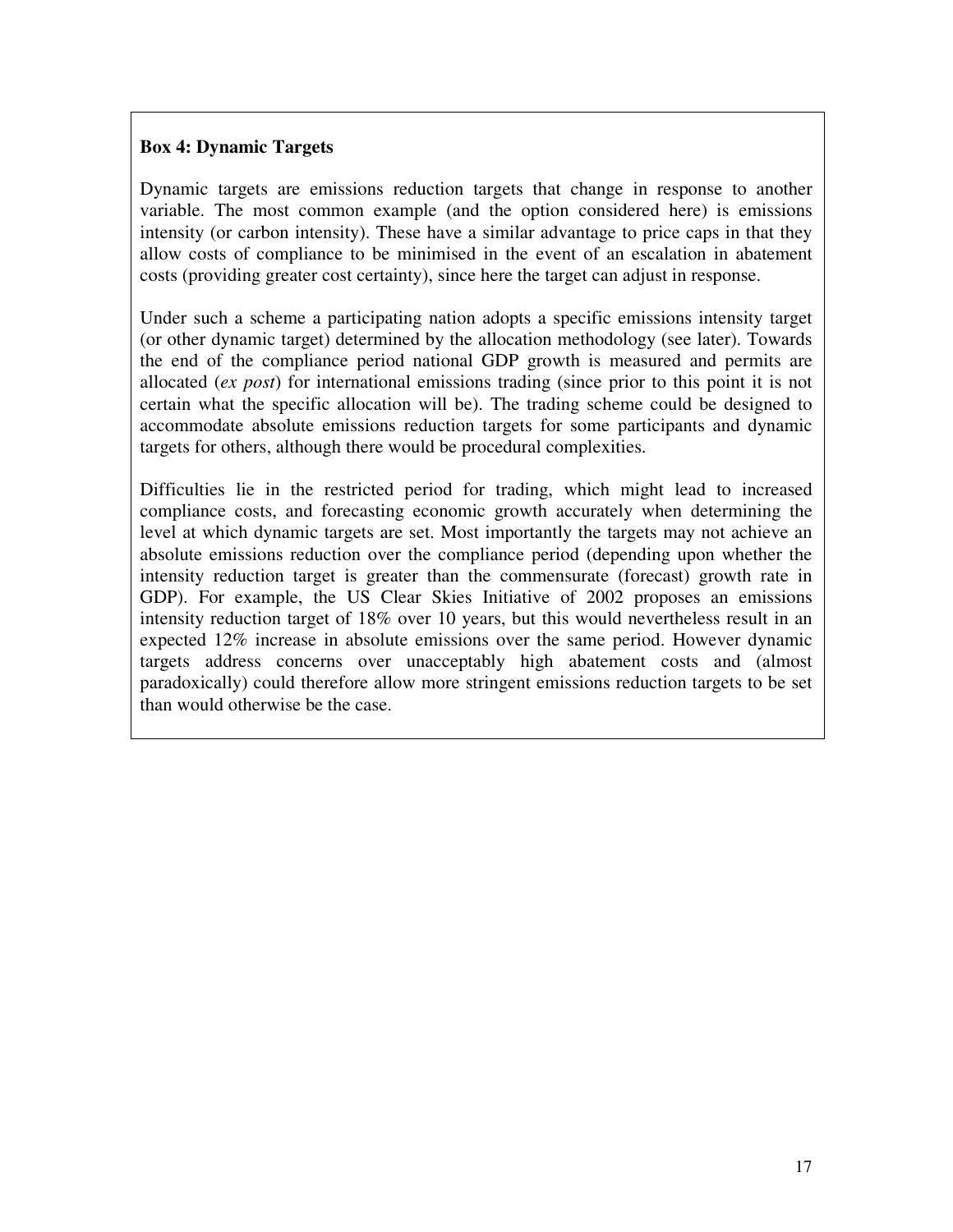#### **How should emissions reduction burdens be allocated?**

The fundamental aim of any approach is to achieve the maximum emissions reductions possible at least cost, bearing in mind practical constraints and political realities. Given the top 25 emitters in the world are responsible for 83% of global GHG emissions, a plurilateral agreement between as many of these countries as possible is the desirable outcome of post-2012 negotiations. However it is clear that the ideal approach post-2012 may not be the most politically-acceptable and hence realistic option available. This fact will be reflected in the following critique of the possible methodologies to be adopted in determining allocations for a post-2012 agreement.

#### Kyoto Plus

Kyoto Plus essentially refers to a continuation of the existing Protocol, although possibly with an expanded Annex B component. Obligations are determined by negotiation and restricted to absolute emissions reduction targets, which are most likely to be adopted only by industrialised countries until countries like China and India can be persuaded to join later this century. The opportunity to use the flexibility mechanisms would be retained and possibly enhanced by extending CDM (and JI) eligibility (Box 5). Targets would be based upon a consensus view of the climate change science taken at that moment in time, but a Kyoto Plus approach would avoid calculating individual national targets explicitly on the basis of a long-term GHG concentration target. Targets could be varied for each additional five-year commitment period, allowing responses to emerging scientific evidence to be fed regularly into the target-setting process.

#### Contraction and Convergence (C&C)

This approach was developed by the Global Commons Institute and presented in 1996 at COP2 of the UNFCCC. It first involves the identification of a long-term target for global emissions stabilisation, for example such that concentrations of  $CO<sub>2</sub>e$  do not exceed 450 ppm by 2050 (Contraction). The corresponding level of annual emissions required for this stabilisation is then divided between countries on an equal per capita basis by a future date (Convergence), although this need not be the same date as that for Contraction.

There have been many variations on the theme of C&C described. However they all share the same fundamental characteristics of identifying a long-term target and reaching equal per capita emissions. A C&C approach involves the determination of emissions trajectories for each individual nation that must (by and large) be adhered to if contraction and convergence are to be reached by their intended dates. However there is some opportunity to alter the choice of target, such that it may be revised (upwards or downwards) at a later date given new evidence in the scientific case for climate change.

A major problem is that if the target is moved ten years or twenty years into a C&C process, previous emissions reductions (which are likely to be significant for the industrialised world) may have been wholly unnecessary. The imposition of fixed emissions trajectories also limits the flexibility for nations to alter course in the event of excessively high abatement costs. But a key principle behind C&C, that of equal per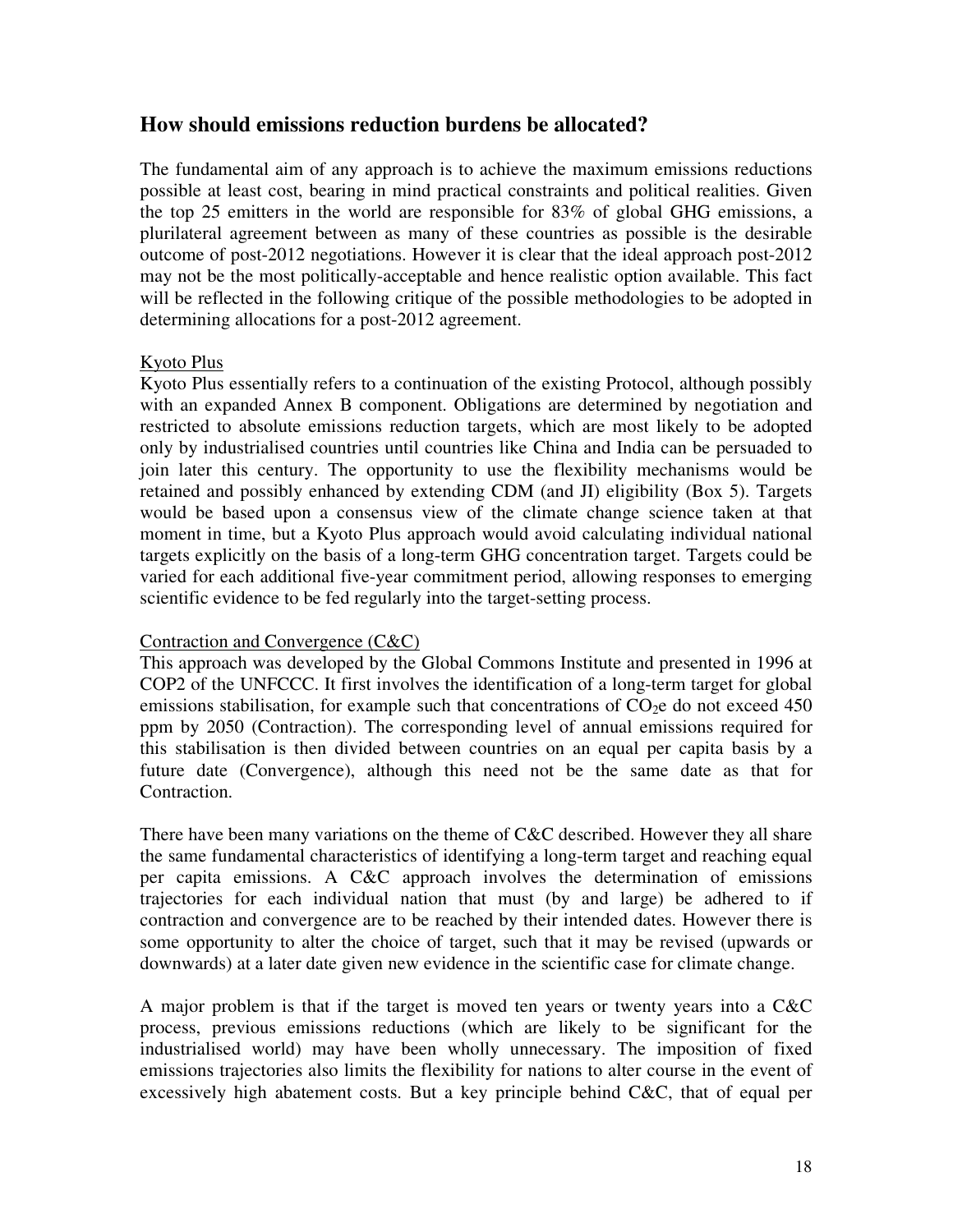capita emissions rights, is fundamentally sound. It seems only fair that access to a finite resource should be divided equally among those who would use it. And it is apparent that C&C may be important in determining future emissions reduction targets, at least as a means of informing negotiations about how to achieve a specific concentration of GHGs in the atmosphere. It is useful here to recall the basis upon which the UK has set its own target of a 60% reduction in GHG emissions by 2050, and that figures discussed generally in the EU tend to be consistent with a C&C approach. However, the likely reality of these targets, and their appropriateness in the light of uncertainties regarding the underlying climate change science (and costs of mitigation), are questionable.

#### Historical Responsibility

During negotiations for the Kyoto Protocol in 1997 the Brazilian delegation tabled a proposal (the "Brazilian Proposal") that advocated a reduction of global atmospheric greenhouse gas ("GHG") emissions of 30% on 1990 levels by 2020. The entitlement for a particular country to emit was determined proportionately by their historic contribution to climate change (known as their "carbon debt"); the U.K. was set a target of a 66% reduction on 1990 levels by 2010 and the US a 23% reduction target on the same basis.

From the perspective of industrialised nations like the UK, these targets are totally unrealistic, and it is no surprise that the historical responsibility approach was largely ignored at Kyoto. However, the core principle of the Brazilian Proposal, which largely reflects the "polluter pays principle", is relevant to discussions for a future climate change regime, in that it places the obligation for immediate emissions reduction targets on industrialised nations before developing nations are similarly constrained. This argument, which assumes that industrialised countries bear responsibility for their historic emissions, is controversial. On the one hand it would seem unfair to punish present generations for the actions of past generations. But on the other hand it would seem unfair to restrict developing and industrialised country emissions in equal measure given the vast difference in their historic use of a finite resource. Regardless of whichever argument is more favourable, the historical responsibility approach, in a similar way to the C&C approach, is important because it is considered (at least by developing countries) to fulfil the obligations of the UNFCCC for industrialised countries to mitigate before developing countries, in line with their "common but differentiated responsibilities".

An approach labelled "Common but Differentiated Convergence" (CDC) by the consultancy Ecofys is essentially C&C combined with an element of historical responsibility<sup>28</sup>. It involves the selection of a contraction target for GHG concentrations, to be achieved by specified emissions trajectories, with an eventual convergence to equal per capita emissions (C&C). The timeframe within which industrialised emissions must contract is shorter than a "pure" C&C approach, in order to enable developing countries to increase their per capita emissions above the global average for a certain period of time. Thus absolute limits for developing countries are delayed depending upon their relative state of development (which could be judged by GDP/capita, for example), although positively-binding targets could be used in the interim to incentivise early mitigation. CDC is an attractive approach from the perspective of the developing world,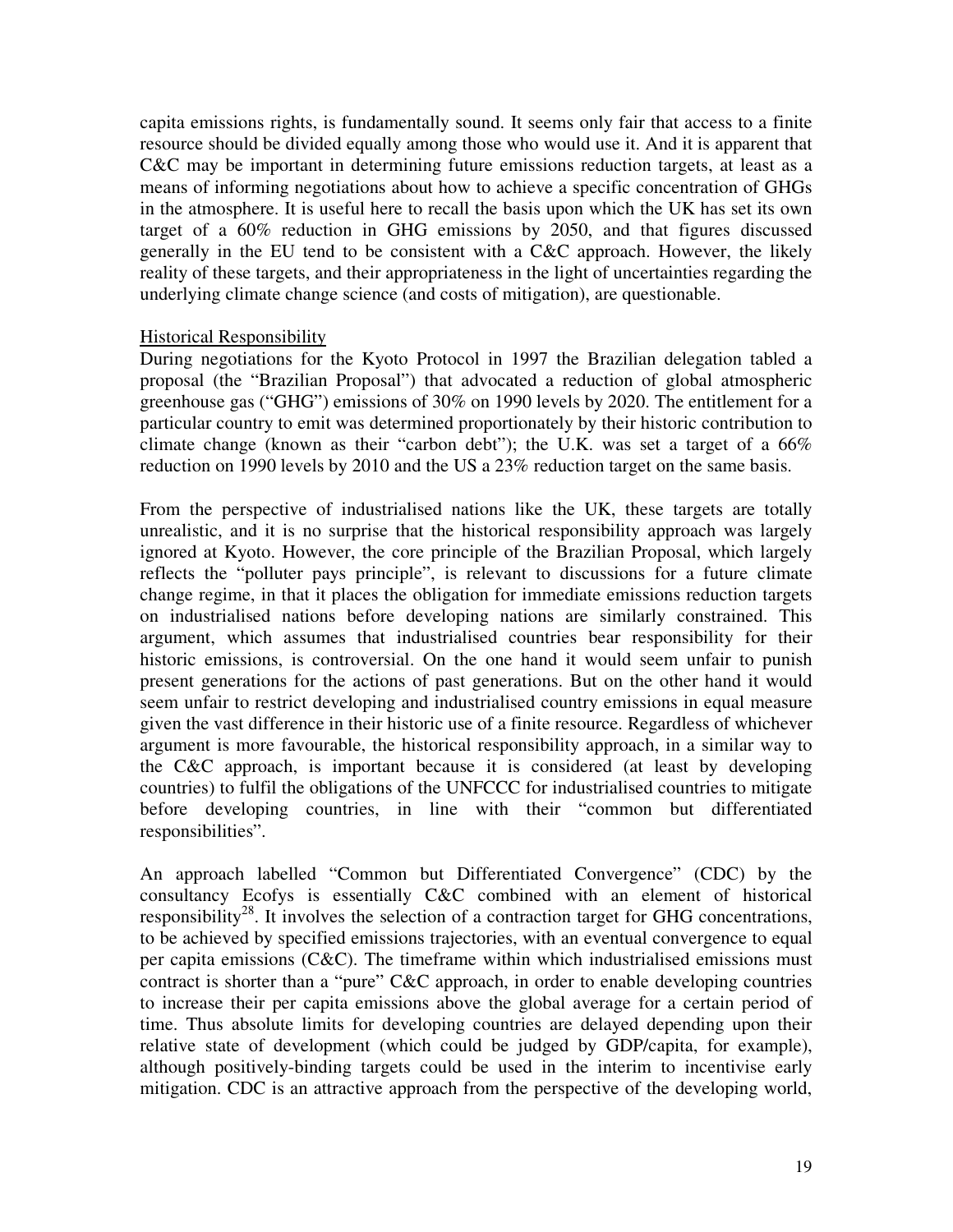but the obligations imposed on industrialised countries are too onerous to be considered politically realistic. Yet CDC, or some other manifestation of the C&C and historical responsibility approaches, may provide a framework within which emissions allocations are decided; and in this sense they could play an important role in climate change negotiations (for good or bad).

#### Sectoral Approaches

Sectoral approaches can be used to determine either "bottom-up" the total allocation for each nation, or "top-down" the distribution of a defined emissions allocation (calculated by a different methodology) within each nation. By evaluating sectors rather than national totals, sectoral approaches enable differences in national circumstances (namely the relative development of different economic sectors) to be accomodated.

The means of calculating sectoral emissions allocations vary. For example, allocations may be based upon benchmarking against agreed global "standard" or equal per capita emissions. The Triptych approach, used by the EU to determine targets for Member States under the Burden Sharing Agreement, distinguishes three sectors whose (global) long-term targets are based upon the potential for energy efficiency (energy-intensive sectors), GHG intensity (electricity production) and equal per capita emissions (domestic). These sectoral allocations are then totalled to give the national emissions allowance.

The multi-sector convergence approach divides emissions into seven sectors, each sectoral target being consistent with a convergence to equal per capita emissions. Global sectoral targets are then adjusted according to technical emissions reduction potentials (to accommodate different mitigation costs) and totalled for each nation. Modifications to this approach are possible to take account of specific national circumstances (such as limited opportunities for renewable power generation).

Problems with sectoral approaches include the requirement for accurate and detailed emissions inventories and sectoral data (including projections). As such they are somewhat prohibitive to the involvement of many developing countries whose national data systems are often poor and incomprehensive. Benchmarking against an agreed level of emissions may also punish early mitigative action and discourage mitigation beyond the benchmark level.

#### Multistage Approaches

A multistage approach identifies multiple categories for participation in a post-Kyoto agreement, each with a defined set of entry criteria and a different level of obligation. Entry criteria might be determined on the basis of, for example, GDP per capita, emissions per capita or historical responsibility (and possibly negotiation). In terms of obligations, two notable multistage approaches have been proposed, one by the RIVM in the Netherlands and the other by Climate Action Network.

RIVM identified four categories (based upon GDP per capita) with different levels of obligation: none; intensity targets; emissions stabilisation targets; and absolute emissions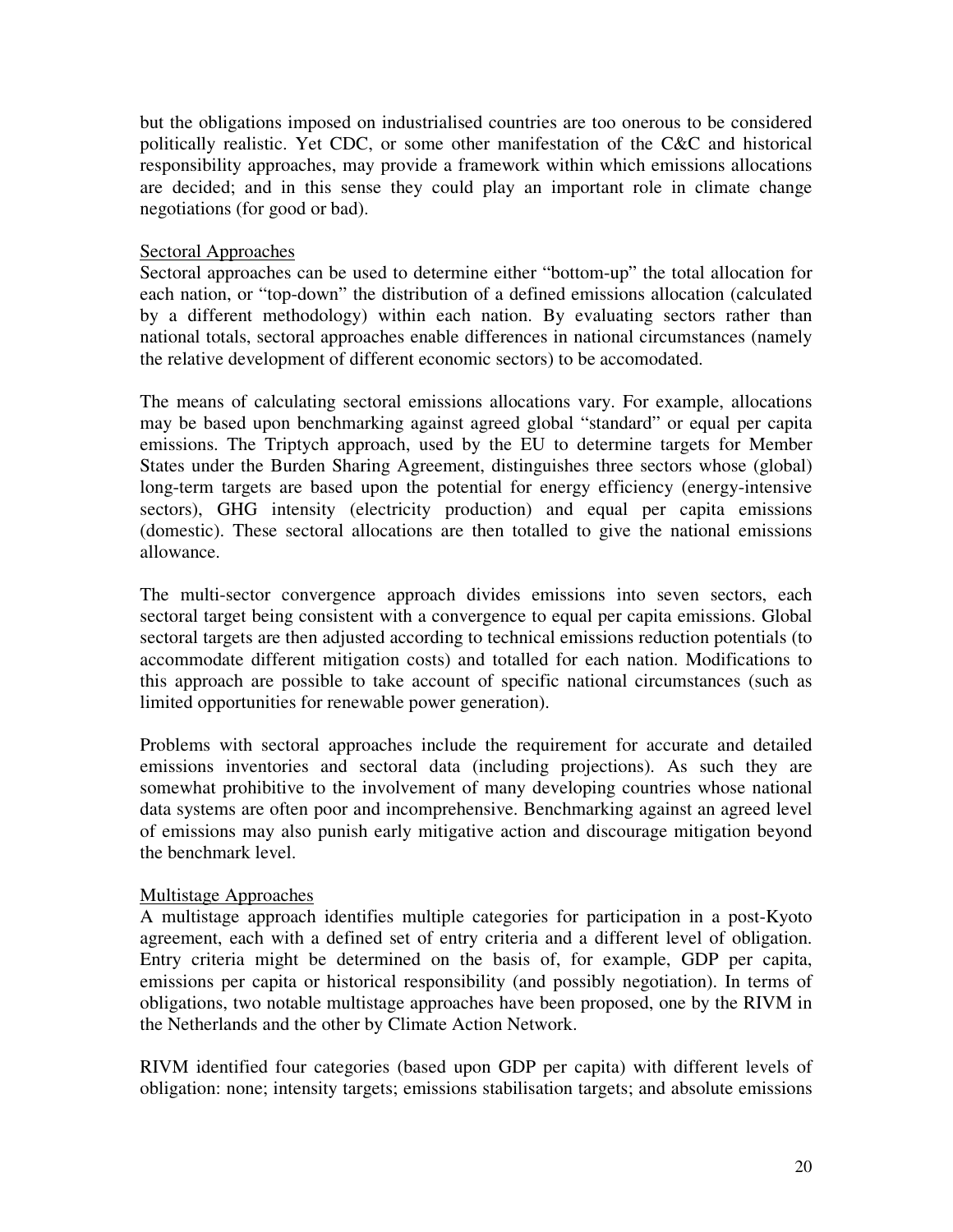reduction targets. The Climate Action Network approach defined three "tracks": the Adaptation track, in which countries undertake no targets but receive funds from industrialised countries to adapt to climate change impacts; the Greening (decarbonisation) track, whereby countries adopt low-carbon technologies with assistance from industrialised countries; and the Kyoto track, which commits countries (as in Annex I to the Kyoto Protocol) to mandatory emissions reduction targets.

If industrialising countries such as China and India could be encouraged to mitigate at a lower obligation level than industrialised countries, a multistage approach would thereby satisfy (to some extent) the concerns of the US with regards to economic competitiveness. Indeed, depending upon the type and level of targets and allocations (such as positively-binding intensity targets), developing countries could be incentivised to tackle emissions in order to maximise revenue from sales of any surplus permits to short, negatively-bound industrialised countries. Alternatively a Greening (CDM) track, offering cheap emissions reductions in industrialising and developing countries, could encourage greater industrialised country participation even if the likes of China and India do not take on emissions reduction commitments.

Multistage approaches constitute an attempt to involve a greater number of countries in climate change mitigation efforts than proposals based merely upon absolute emissions reduction targets. Key to these approaches is the idea that developing countries would graduate from one category to another with time (as they meet the entry requirements for different categories) until all countries undertake binding emissions reduction targets. The entry criteria and obligations for each category would likely be set depending upon the choice of long-term target (either for maximum global temperature change or GHG concentration). However it would be perfectly possible to define alternative categories of obligation, for example on the basis of historical responsibility, GDP per capita or emissions per capita.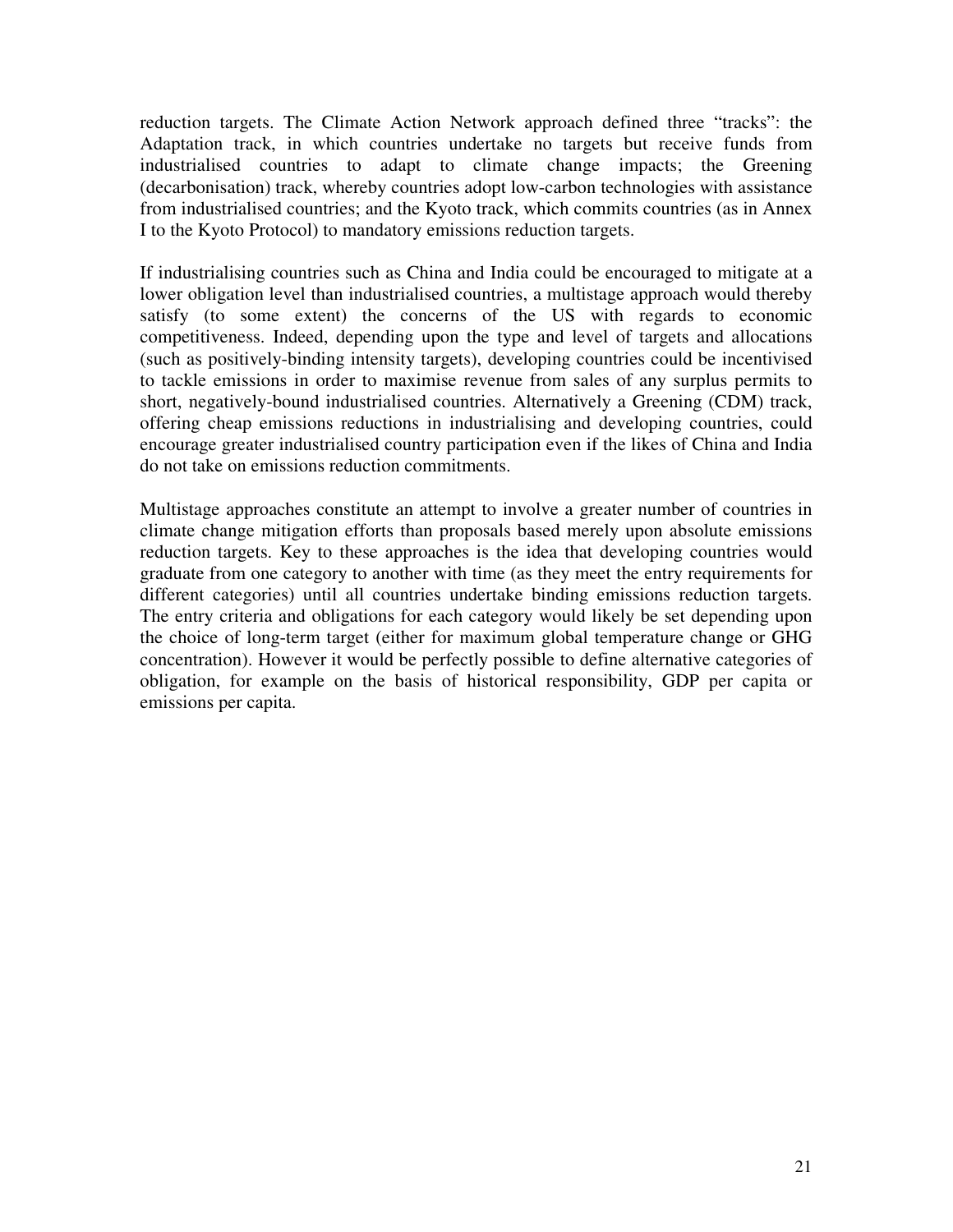#### **Box 5: Expansion of the CDM**

The CDM incentivises investment by Annex B parties in non-Annex B countries on a project-by-project basis. There is currently a problem with the additionality requirements of the CDM Executive Board, which are acting to limit the development of projects on the basis that they would have happened in the absence of the CDM and should therefore not be able to claim emissions reduction allowances. Clearly this issue needs to be resolved quickly to enable the flow of projects to increase and to promote development in non-Annex B (developing) countries together with the cheap emissions reductions required to minimise mitigation costs globally.

There is a possibility that the CDM may be expanded post-2012 to enable greater investment in developing countries from the industrialised world, for mutual gain. Of particular interest is the possibility that the CDM may enable investment to support government policies to develop low carbon technologies in addition to just individual projects. For example, a government programme to build or to provide assistance for wind farms to generate electricity could be encouraged with investment from the CDM.

It is possible that the EU and industrialising countries like China might move ahead post-2012 with a massive programme of emissions reductions investments and correspondingly low-carbon technology development. In this instance the remaining industrialised world might be encouraged to move quickly to join an agreement (if the costs are relatively low) for fear of being left behind. Alternatively the US could pull China and India away from the Kyoto process by offering its own CDM-like technology investment programme. One factor that may act against this (and indeed CDM expansion) is the political difficulty associated with policy that encourages investment (and enhances competitiveness) in foreign rather than domestic industry.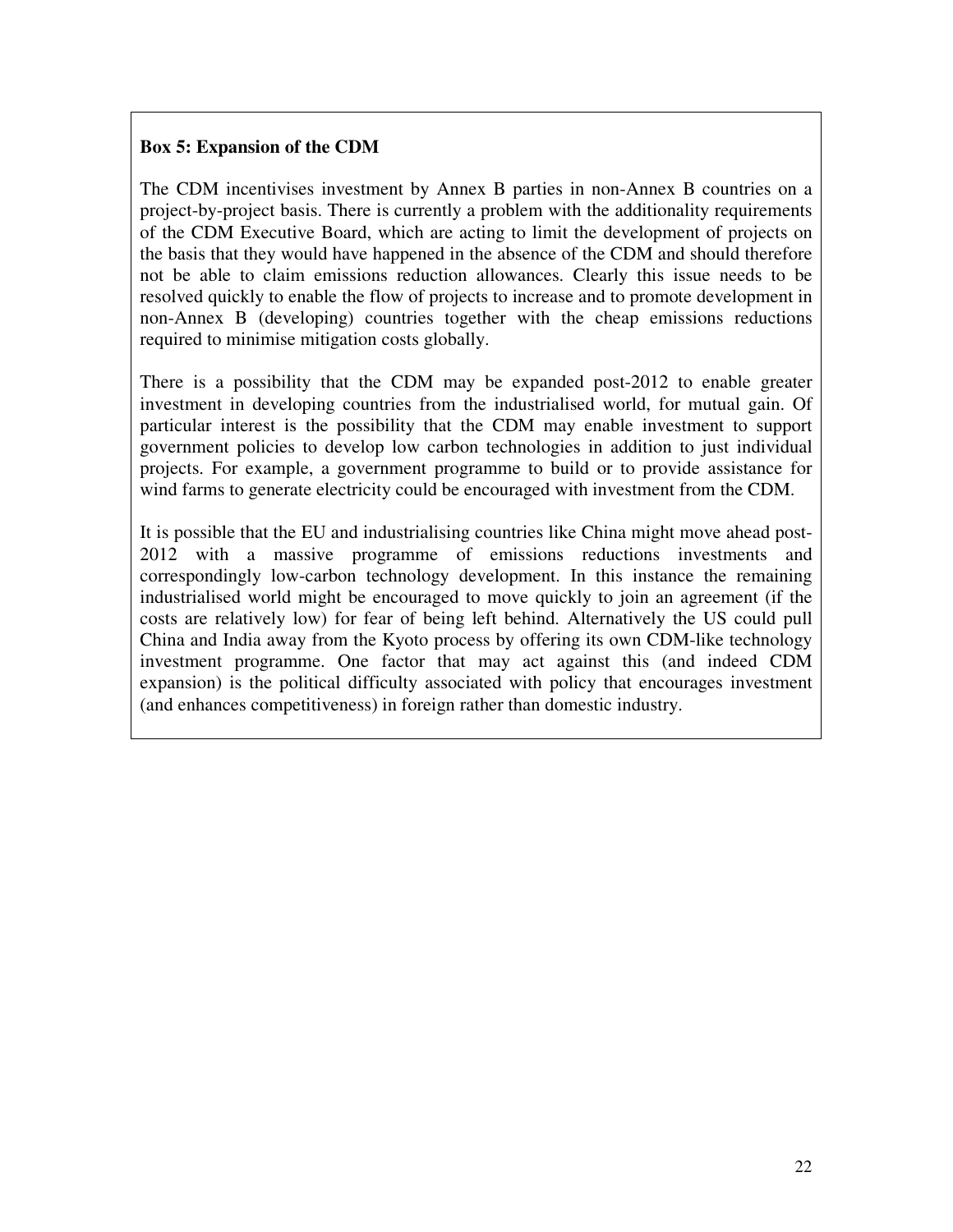## **Conclusion**

Negotiation of a post-2012 climate change agreement requires the reconciliation of three disparate needs; a stable long-term regulatory framework for the development of lowcarbon technologies to meet long-term environmental goals; medium-term price visibility for corporate investment decisions; and short-term political acceptability for national governments. In reality a compromise must be reached.

This paper is optimistic that such a compromise is possible and that it can be achieved in time for implementation in 2012. Various flexibility mechanisms and measures (such as the use of price caps, flexible and non-binding targets, and multistage/multisectoral approaches) exist to tackle the problems of excessive and uncertain costs and these may be incorporated relatively easily into the design of a comprehensive international emissions trading scheme.

There are also encouraging signs beginning to emerge in the US. The current Administration is appearing increasingly isolated both within the US and internationally. Its climate change policies (or lack thereof) could be described as representing an anomaly that will quickly be reversed after 2008. Thus it is not simply optimistic, but realistic to expect participation by the US, and possibly rapidly industrialising countries like China, in a post-2012 international climate change agreement.

And finally, while there is uncertainty about specific elements of the scientific case for dangerous anthropogenic climate change, the consensus is that the evidence is strong and growing. This can only lead in one direction; towards further and more severe emissions reductions, that will eventually be adopted globally. The conclusion of this study is that the Kyoto Protocol is not simply a "one-off". It is instead the first of many steps towards a low-carbon economy.